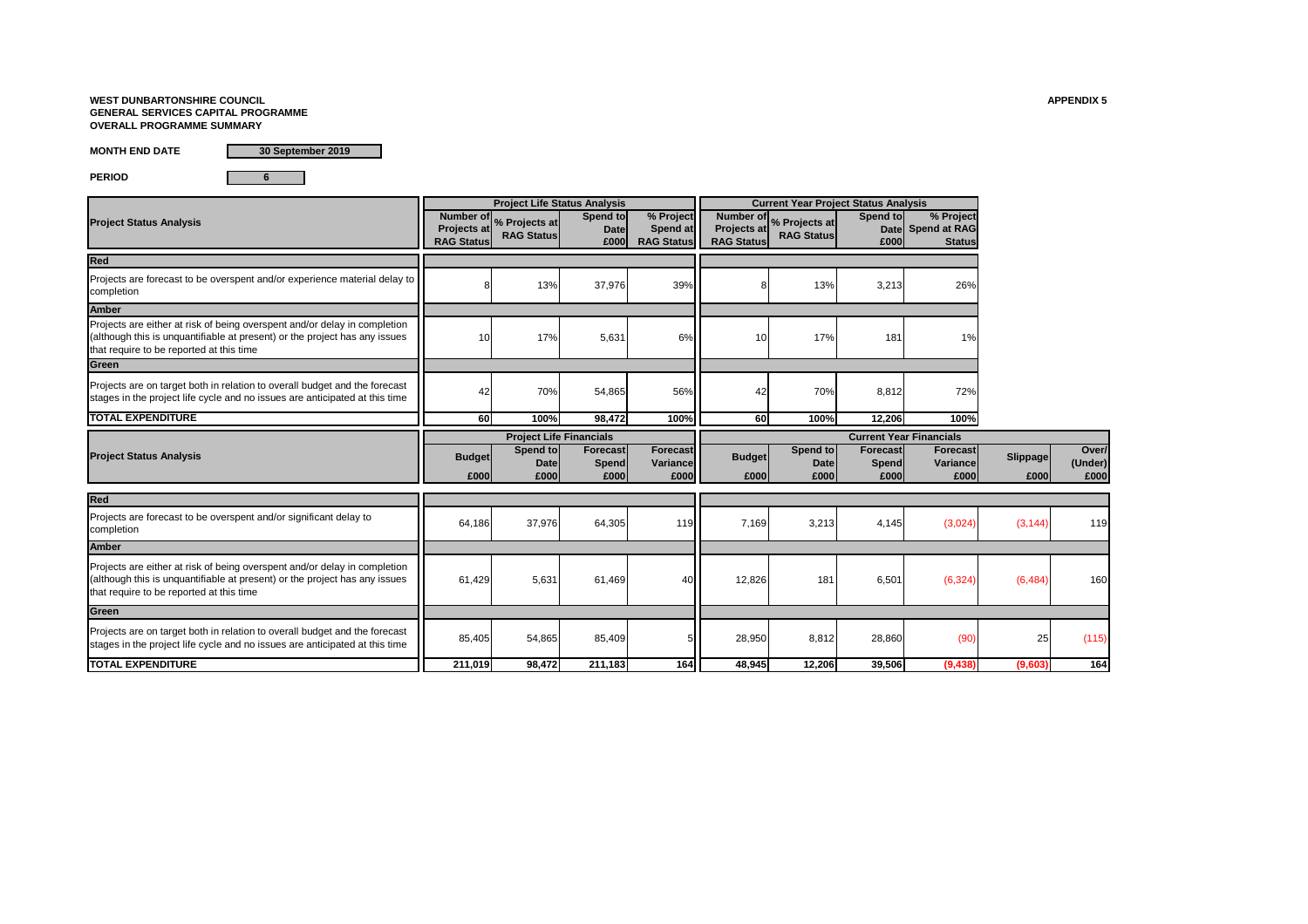## **MONTH END DATE**

**PERIOD 6**

**30 September 2019**

### Project Lifecycle Project Lifecycle **Example 21 Studies 21 Studies 21-Mar-21** 31-Mar-21 Forecast End Date **From 21-Mar-21 Main Issues / Reason for Variance**

|                                                                                                                                                                                                                                                                                                                                                                                                                        | <b>Project Life Financials</b>                 |                      |               |                             |                 |              |  |  |
|------------------------------------------------------------------------------------------------------------------------------------------------------------------------------------------------------------------------------------------------------------------------------------------------------------------------------------------------------------------------------------------------------------------------|------------------------------------------------|----------------------|---------------|-----------------------------|-----------------|--------------|--|--|
| <b>Budget Details</b>                                                                                                                                                                                                                                                                                                                                                                                                  | <b>Budget</b>                                  | <b>Spend to Date</b> |               | Forecast<br>Spend           | <b>Variance</b> |              |  |  |
|                                                                                                                                                                                                                                                                                                                                                                                                                        | £000                                           | £000                 | $\frac{9}{6}$ | £000                        | £000            | $\sqrt{2}$   |  |  |
|                                                                                                                                                                                                                                                                                                                                                                                                                        |                                                |                      |               |                             |                 |              |  |  |
| <b>Kilmaronock Cemetery Extension</b>                                                                                                                                                                                                                                                                                                                                                                                  |                                                |                      |               |                             |                 |              |  |  |
| <b>Project Life Financials</b>                                                                                                                                                                                                                                                                                                                                                                                         | 217                                            | 0                    | $0\%$         | 217                         | 0               | 0%           |  |  |
| <b>Current Year Financials</b>                                                                                                                                                                                                                                                                                                                                                                                         | 217                                            | 0                    | $0\%$         | 20                          | (197)           | $-91%$       |  |  |
| <b>Project Description</b>                                                                                                                                                                                                                                                                                                                                                                                             | Extension of existing cemetery at Kilmaronock. |                      |               |                             |                 |              |  |  |
| Project Lifecycle<br>Main Issues / Reason for Variance                                                                                                                                                                                                                                                                                                                                                                 | <b>Planned End Date</b>                        |                      |               | 31-Mar-20 Forecast End Date |                 | 31-Dec-19    |  |  |
| The original planned project to extend the current cemetery is no longer viable due to soil depth and land being unsuitable. Another                                                                                                                                                                                                                                                                                   |                                                |                      |               |                             |                 |              |  |  |
| Scotland. Estates have now made final contact with Church of Scotland and are awaiting response and permission to carry out site<br>investigation works to see if the ground is suitable to be used for the cemetery extension. Given the delay in Church of Scotland's<br>response at this time it is estimated that only approx £0.020m will be spent in 2019/20 with £0.197m required to be rephased to<br>2020/21. |                                                |                      |               |                             |                 |              |  |  |
|                                                                                                                                                                                                                                                                                                                                                                                                                        |                                                |                      |               |                             |                 |              |  |  |
| <b>Mitigating Action</b>                                                                                                                                                                                                                                                                                                                                                                                               |                                                |                      |               |                             |                 |              |  |  |
| Officers to engage with Church of Scotland regarding possible use of land in field adjacent to take the project forward.                                                                                                                                                                                                                                                                                               |                                                |                      |               |                             |                 |              |  |  |
| <b>Anticipated Outcome</b>                                                                                                                                                                                                                                                                                                                                                                                             |                                                |                      |               |                             |                 |              |  |  |
|                                                                                                                                                                                                                                                                                                                                                                                                                        |                                                |                      |               |                             |                 |              |  |  |
| To provide further burial space at Kilmaronock Cemetery although later than anticipated.                                                                                                                                                                                                                                                                                                                               |                                                |                      |               |                             |                 |              |  |  |
|                                                                                                                                                                                                                                                                                                                                                                                                                        |                                                |                      |               |                             |                 |              |  |  |
| <b>New Westbridgend Community Centre</b><br><b>Project Life Financials</b>                                                                                                                                                                                                                                                                                                                                             | 675                                            | 40                   | 6%            | 675                         |                 | 0%           |  |  |
| <b>Current Year Financials</b>                                                                                                                                                                                                                                                                                                                                                                                         | 635                                            | 0                    | $0\%$         | 0                           | (0)<br>(635)    | $-100%$      |  |  |
| <b>Project Description</b>                                                                                                                                                                                                                                                                                                                                                                                             | New Westbridgend Community Centre.             |                      |               |                             |                 |              |  |  |
| Project Lifecycle                                                                                                                                                                                                                                                                                                                                                                                                      | <b>Planned End Date</b>                        |                      | 31-Mar-20     | <b>Forecast End Date</b>    |                 | 31-Mar-21    |  |  |
| Main Issues / Reason for Variance                                                                                                                                                                                                                                                                                                                                                                                      |                                                |                      |               |                             |                 |              |  |  |
| Feasibility designs are ongoing and various positive meetings have taken place with the group and it is anticipated that designs will<br>be approved late October/Early November to allow progression to planning application stage.                                                                                                                                                                                   |                                                |                      |               |                             |                 |              |  |  |
| <b>Mitigating Action</b><br>None available at this time due to the difficulty in forming community group, and changing group members.<br><b>Anticipated Outcome</b>                                                                                                                                                                                                                                                    |                                                |                      |               |                             |                 |              |  |  |
| Project to be delivered later than anticipated due to various factors.                                                                                                                                                                                                                                                                                                                                                 |                                                |                      |               |                             |                 |              |  |  |
|                                                                                                                                                                                                                                                                                                                                                                                                                        |                                                |                      |               |                             |                 |              |  |  |
| <b>A813 Road Improvement Phase 1</b>                                                                                                                                                                                                                                                                                                                                                                                   |                                                |                      |               |                             |                 |              |  |  |
| <b>Project Life Financials</b><br><b>Current Year Financials</b>                                                                                                                                                                                                                                                                                                                                                       | 2,325<br>836                                   | 735<br>21            | 32%<br>3%     | 2,325<br>500                | 0<br>(336)      | 0%<br>$-40%$ |  |  |

Further works have been identified as part of a project anticipated to commence autumn 2019. Project works will include resurfacing Dumbarton to Lions Gate, and consultancy and potential local land purchase. At this time it is anticipated that an element of these works will be required to be rephased to 2020/21 due to works being carried out by Scottish Power before project work can commence. This project will also be effected by the closure of Lomond Bridge therefore at this time it anticipated that only £0.500m of the budget will be spent in 2019/20 with £0.336m required to be rephased to 2020/21.

### **Mitigating Action**

None required at this time. **Anticipated Outcome** To provide an improved A813.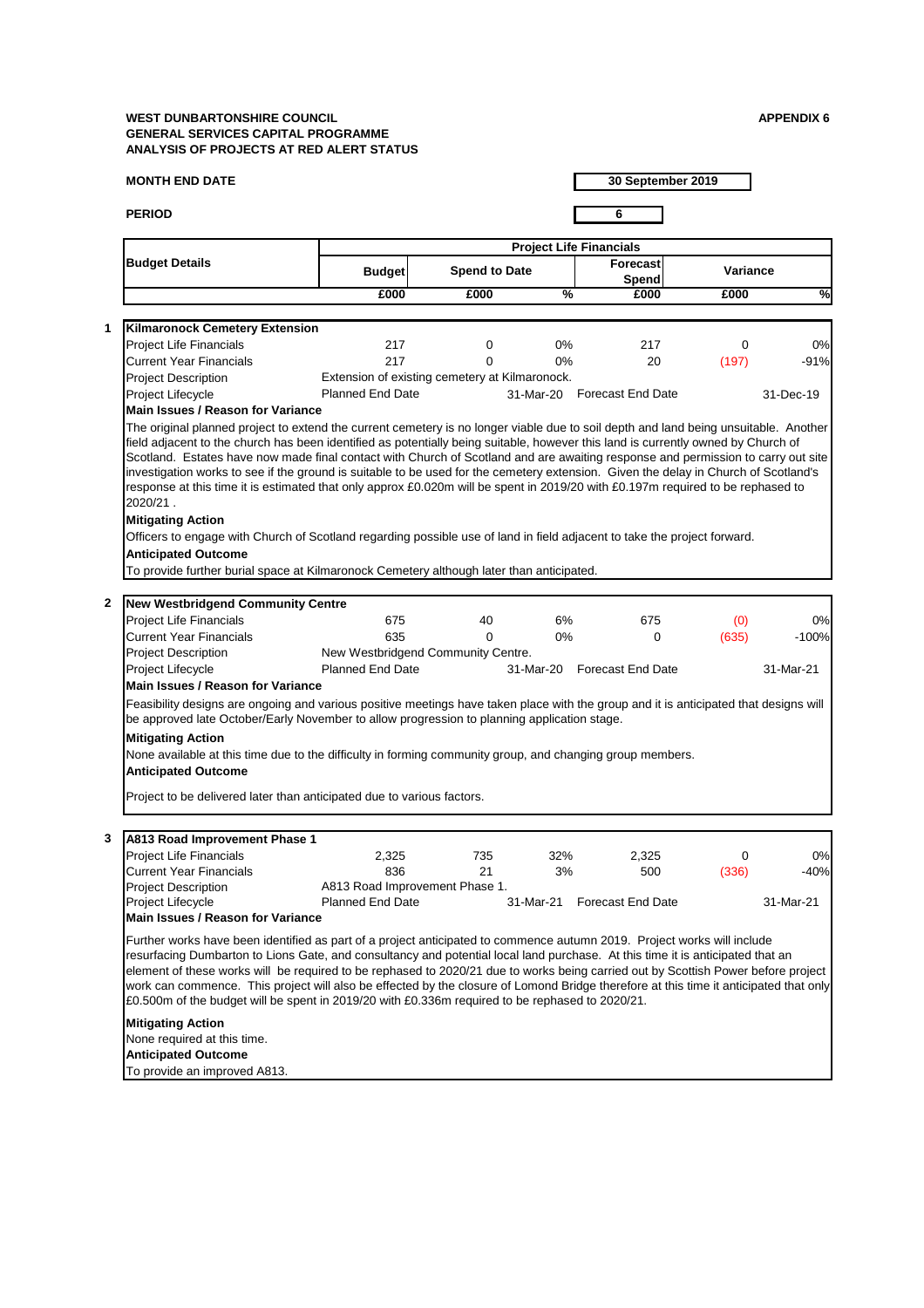# **MONTH END DATE**

**PERIOD 6**

|                         |                                                                                                                                                                                                                                                                                                                                                                                                                                                                                                                                                                                                                                                                                                                                                                                                                                                                               | <b>Project Life Financials</b>                |                      |               |                             |                 |               |  |  |
|-------------------------|-------------------------------------------------------------------------------------------------------------------------------------------------------------------------------------------------------------------------------------------------------------------------------------------------------------------------------------------------------------------------------------------------------------------------------------------------------------------------------------------------------------------------------------------------------------------------------------------------------------------------------------------------------------------------------------------------------------------------------------------------------------------------------------------------------------------------------------------------------------------------------|-----------------------------------------------|----------------------|---------------|-----------------------------|-----------------|---------------|--|--|
|                         | <b>Budget Details</b>                                                                                                                                                                                                                                                                                                                                                                                                                                                                                                                                                                                                                                                                                                                                                                                                                                                         | <b>Budget</b>                                 | <b>Spend to Date</b> |               | Forecast<br>Spend           | <b>Variance</b> |               |  |  |
|                         |                                                                                                                                                                                                                                                                                                                                                                                                                                                                                                                                                                                                                                                                                                                                                                                                                                                                               | £000                                          | £000                 | $\frac{0}{2}$ | £000                        | £000            | $\frac{1}{2}$ |  |  |
| $\overline{\mathbf{4}}$ | <b>Office Rationalisation</b>                                                                                                                                                                                                                                                                                                                                                                                                                                                                                                                                                                                                                                                                                                                                                                                                                                                 |                                               |                      |               |                             |                 |               |  |  |
|                         | <b>Project Life Financials</b>                                                                                                                                                                                                                                                                                                                                                                                                                                                                                                                                                                                                                                                                                                                                                                                                                                                | 21,962                                        | 21,720               | 99%           | 22,081                      | 119             | 1%            |  |  |
|                         | <b>Current Year Financials</b>                                                                                                                                                                                                                                                                                                                                                                                                                                                                                                                                                                                                                                                                                                                                                                                                                                                | 490                                           | 248                  | 51%           | 609                         | 119             | 24%           |  |  |
|                         | <b>Project Description</b>                                                                                                                                                                                                                                                                                                                                                                                                                                                                                                                                                                                                                                                                                                                                                                                                                                                    | Delivery of office rationalisation programme. |                      |               |                             |                 |               |  |  |
|                         | <b>Project Lifecycle</b>                                                                                                                                                                                                                                                                                                                                                                                                                                                                                                                                                                                                                                                                                                                                                                                                                                                      | <b>Planned End Date</b>                       |                      |               | 31-Mar-20 Forecast End Date |                 | 30-Sep-19     |  |  |
|                         | <b>Main Issues / Reason for Variance</b>                                                                                                                                                                                                                                                                                                                                                                                                                                                                                                                                                                                                                                                                                                                                                                                                                                      |                                               |                      |               |                             |                 |               |  |  |
|                         | February with a 36 week programme and currently projecting an overspend of approx. £0.119m. Demolition due to complete 1<br>November 2019. The current overall project overspend is due to additional asbestos removal and costs associated with the<br>clearance of Garshake as well as unforeseen internal recharges and variations to project delivery.<br><b>Mitigating Action</b><br>None available.<br><b>Anticipated Outcome</b>                                                                                                                                                                                                                                                                                                                                                                                                                                       |                                               |                      |               |                             |                 |               |  |  |
|                         |                                                                                                                                                                                                                                                                                                                                                                                                                                                                                                                                                                                                                                                                                                                                                                                                                                                                               |                                               |                      |               |                             |                 |               |  |  |
|                         | Project delivered at a higher cost than budgeted.                                                                                                                                                                                                                                                                                                                                                                                                                                                                                                                                                                                                                                                                                                                                                                                                                             |                                               |                      |               |                             |                 |               |  |  |
|                         | <b>Depot Rationalisation</b>                                                                                                                                                                                                                                                                                                                                                                                                                                                                                                                                                                                                                                                                                                                                                                                                                                                  |                                               |                      |               |                             |                 |               |  |  |
| 5                       | <b>Project Life Financials</b>                                                                                                                                                                                                                                                                                                                                                                                                                                                                                                                                                                                                                                                                                                                                                                                                                                                | 8,535                                         | 78                   | $1\%$         | 8,535                       | $\Omega$        |               |  |  |
|                         | <b>Current Year Financials</b>                                                                                                                                                                                                                                                                                                                                                                                                                                                                                                                                                                                                                                                                                                                                                                                                                                                | 1,084                                         | 27                   | 2%            | 180                         | (904)           |               |  |  |
|                         | <b>Project Description</b>                                                                                                                                                                                                                                                                                                                                                                                                                                                                                                                                                                                                                                                                                                                                                                                                                                                    | Depot Rationalisation.                        |                      |               |                             |                 | 0%<br>$-83%$  |  |  |
|                         | Project Lifecycle                                                                                                                                                                                                                                                                                                                                                                                                                                                                                                                                                                                                                                                                                                                                                                                                                                                             | <b>Planned End Date</b>                       |                      | 31-Mar-23     | <b>Forecast End Date</b>    |                 | 31-Mar-23     |  |  |
|                         | <b>Main Issues / Reason for Variance</b>                                                                                                                                                                                                                                                                                                                                                                                                                                                                                                                                                                                                                                                                                                                                                                                                                                      |                                               |                      |               |                             |                 |               |  |  |
|                         | A revised business case is in the process of being developed. Keppie Design have been appointed as the approved contractor and<br>Project Boards have been set up. Stage 2 development of ideas is complete, however awaiting commercial status of potential<br>vacant site. Managers and staff workshops are underway and briefing on developments will be reported at a later Project Board. In<br>light of recent discussions around requirement for potential waste management centre and change in service delivery for<br>Greenspace, Roads and Waste & Transport services, the budget allocation of £1.084m will not now be fully committed by March<br>2020. Forecast spend in 2019/20 is £0.180m which will be allocated against cost modelling, site investigations, undertaking<br>condition surveys, and therefore £0.904m is required to be rephased to 2020/21. |                                               |                      |               |                             |                 |               |  |  |
|                         |                                                                                                                                                                                                                                                                                                                                                                                                                                                                                                                                                                                                                                                                                                                                                                                                                                                                               |                                               |                      |               |                             |                 |               |  |  |
|                         | <b>Mitigating Action</b><br>None available at this time.<br><b>Anticipated Outcome</b>                                                                                                                                                                                                                                                                                                                                                                                                                                                                                                                                                                                                                                                                                                                                                                                        |                                               |                      |               |                             |                 |               |  |  |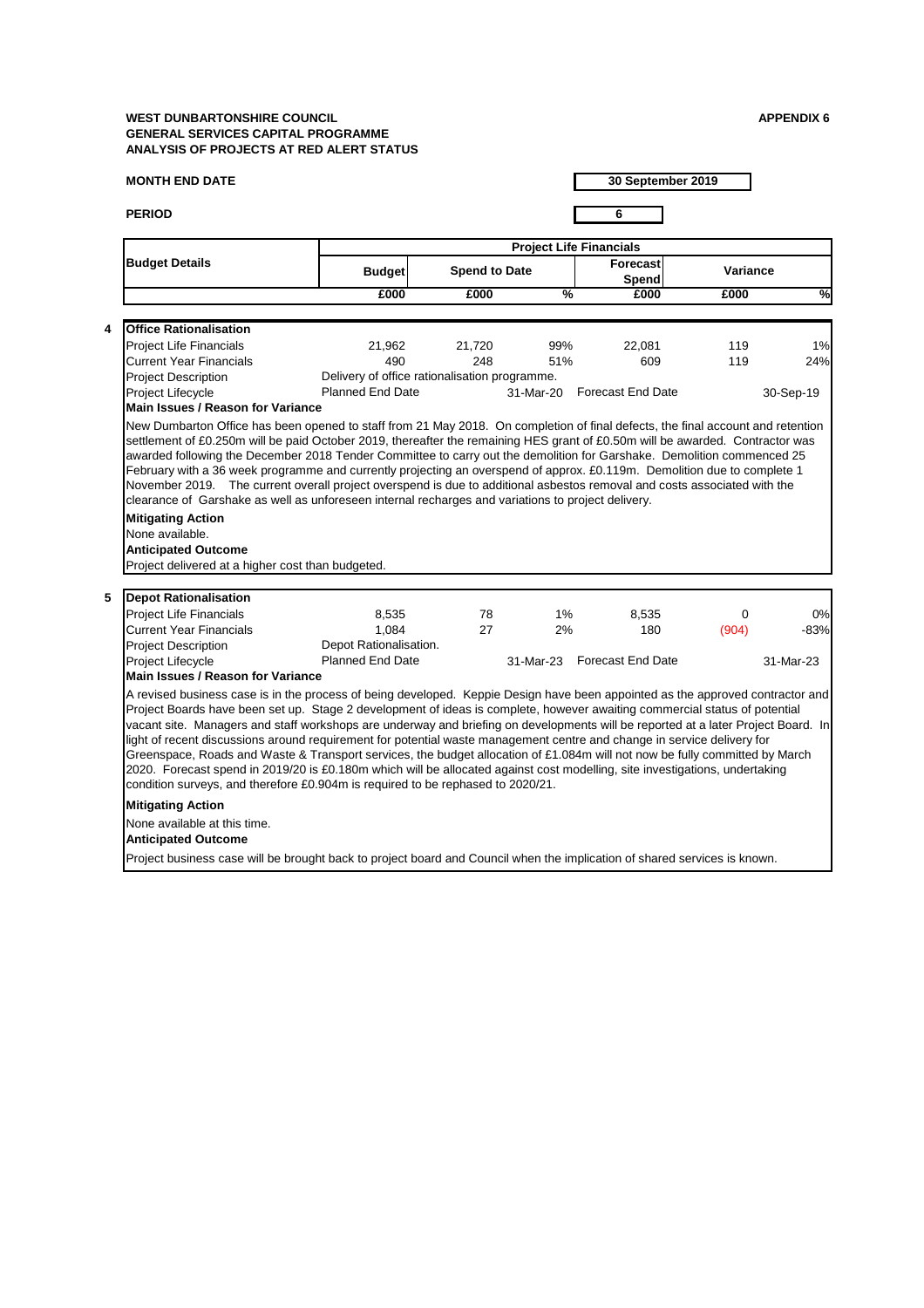## **MONTH END DATE**

**PERIOD 6**

# **30 September 2019**

## **Mitigating Action**

None available at this time.

# **Anticipated Outcome**

|                                                                                                         |                                                                                                                                                                                                                                             |                      | <b>Project Life Financials</b> |      |                 |        |
|---------------------------------------------------------------------------------------------------------|---------------------------------------------------------------------------------------------------------------------------------------------------------------------------------------------------------------------------------------------|----------------------|--------------------------------|------|-----------------|--------|
| <b>Budget Details</b>                                                                                   | <b>Budget</b>                                                                                                                                                                                                                               | <b>Spend to Date</b> | Forecast<br>Spend              |      | <b>Variance</b> |        |
|                                                                                                         | £000                                                                                                                                                                                                                                        | £000                 | $\overline{\%}$                | £000 | £000            | %      |
| <b>Project Life Financials</b>                                                                          | 290                                                                                                                                                                                                                                         | 60                   | 21%                            | 290  |                 | $0\%$  |
| Leisure Energy projects - air handling units, upgrade lighting, circulating pumps, and draught proofing |                                                                                                                                                                                                                                             |                      |                                |      |                 |        |
| <b>Current Year Financials</b>                                                                          | 231                                                                                                                                                                                                                                         |                      | $0\%$                          | 10   | (221)           | $-96%$ |
| <b>Project Description</b>                                                                              | Measures to be installed at both Meadow Centre & Vale of Leven Swimming Pool; new pool<br>hall Air Handling Units, upgrade lighting, circulating pumps Vale of Leven Swimming Pool,<br>internal and external lighting and draught proofing. |                      |                                |      |                 |        |
|                                                                                                         |                                                                                                                                                                                                                                             |                      |                                |      |                 |        |

To install air handling units, upgrade lighting, circulating pumps and draught proofing to improve energy efficiency in leisure centres. Project expected to deliver within budget albeit later than first anticipated.

| Project Lifecycle                        | <b>Planned End Date</b> | 31-Mar-20 Forecast End Date | 31-Mar-21 |
|------------------------------------------|-------------------------|-----------------------------|-----------|
| <b>Main Issues / Reason for Variance</b> |                         |                             |           |

Works to be completed relate to Air Handling Unit (AHU) upgrades at Meadow Centre. It was decided that installing an air handling unit outside would minimise disruption to customers, staff and business. Structural engineers were required to carry out soil samples to confirm the ground was suitable to build an external base for the unit however the positive result took a considerable amount of time to return. More recent delays relate to the design and details of the new foundation slab and requires to be reconfigured due to the discovery of the unusually large projection of the foundation from the face of the main building. This altered the concept of the design of the proposed foundations so further works were required before it could go to tender. Tenders for the structure have now been evaluated and planning permission has been requested but not yet granted so appears unlikely that this element of the project will complete in 2019/20 and is required to be rephased to 2020/21. At this time forecast spend in 2019/20 is £0.010m with £0.221m required to be rephased to 2020/21.

| <b>Queens Quay District Heating Network</b> |                                       |        |           |                          |           |
|---------------------------------------------|---------------------------------------|--------|-----------|--------------------------|-----------|
| <b>Project Life Financials</b>              | 15.100                                | 14,885 | 99%       | 15,100                   | 0%        |
| <b>Current Year Financials</b>              | 2.326                                 | 2.564  | 110%      | 2,326                    | 0%        |
| <b>Project Description</b>                  | Queens Quay District Heating Network. |        |           |                          |           |
| <b>Project Lifecycle</b>                    | <b>Planned End Date</b>               |        | 31-Mar-21 | <b>Forecast End Date</b> | 30-Apr-20 |
| <b>IMain Issues / Reason for Variance</b>   |                                       |        |           |                          |           |

**Main Issues / Reason for Variance** 

An additional £3m of capital funding approved by Members at 2018 June Council meeting has been phased into 2019/20 and tender negotiations have been finalised and Letters of Intent have been issued. The principle pipe network is complete except for the final connection to the energy centre which will happen once the internal fit out begins. The energy centre is due to complete, including the internal fit out 30 April 2020. The £6m grant funding has been fully spent. An additional cashflow requirement has now been projected and is being reported to a Special Council meeting on 29 October 2019. This cashflow requirement has not been recorded in this report until Council has considered the position.

**Mitigating Action**

Opportunities to mitigate are limited.

**Anticipated Outcome**

Project will be delivered over original budget.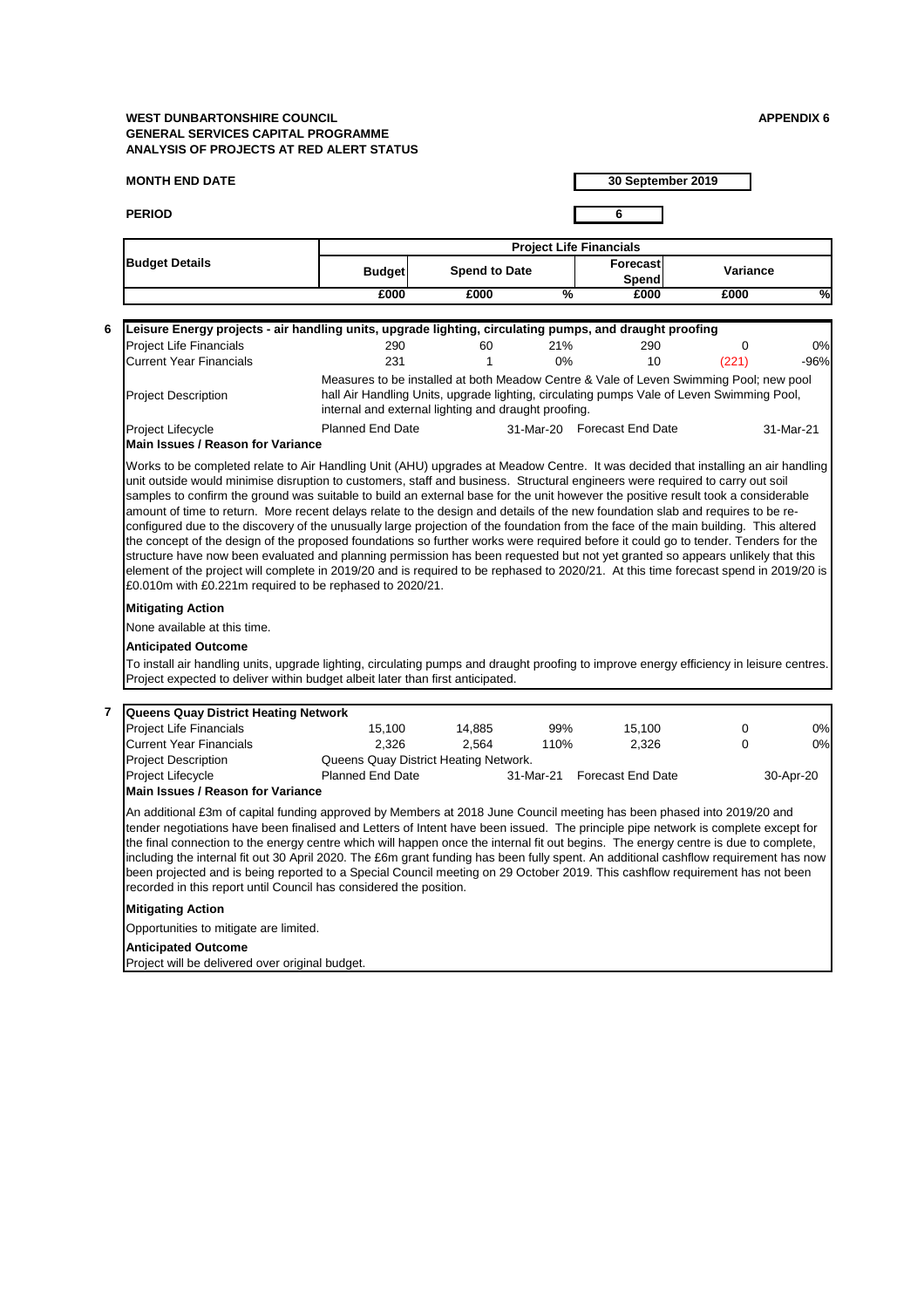# **MONTH END DATE**

**PERIOD 6**

|                                                                                                                                                                                                                                                                                                                                                                                                                                       |                                     |                      |               | <b>Project Life Financials</b>                                                            |          |               |
|---------------------------------------------------------------------------------------------------------------------------------------------------------------------------------------------------------------------------------------------------------------------------------------------------------------------------------------------------------------------------------------------------------------------------------------|-------------------------------------|----------------------|---------------|-------------------------------------------------------------------------------------------|----------|---------------|
| <b>Budget Details</b>                                                                                                                                                                                                                                                                                                                                                                                                                 | <b>Budget</b>                       | <b>Spend to Date</b> |               | Forecast<br><b>Spend</b>                                                                  | Variance |               |
|                                                                                                                                                                                                                                                                                                                                                                                                                                       | £000                                | £000                 | $\frac{0}{6}$ | £000                                                                                      | £000     | $\frac{1}{2}$ |
| <b>Regeneration Fund</b>                                                                                                                                                                                                                                                                                                                                                                                                              |                                     |                      |               |                                                                                           |          |               |
| <b>Project Life Financials</b>                                                                                                                                                                                                                                                                                                                                                                                                        | 15,082                              | 457                  | 3%            | 15,082                                                                                    | 0        | 0%            |
| <b>Current Year Financials</b>                                                                                                                                                                                                                                                                                                                                                                                                        | 1,351                               | 352                  | 26%           | 500                                                                                       | (851)    | $-63%$        |
| <b>Project Description</b>                                                                                                                                                                                                                                                                                                                                                                                                            | through underspend from Education). |                      |               | Funding to implement major regeneration projects linked to community charrettes. (Created |          |               |
| Project Lifecycle                                                                                                                                                                                                                                                                                                                                                                                                                     | <b>Planned End Date</b>             |                      |               | 31-Mar-24 Forecast End Date                                                               |          | 31-Mar-24     |
| <b>Main Issues / Reason for Variance</b>                                                                                                                                                                                                                                                                                                                                                                                              |                                     |                      |               |                                                                                           |          |               |
| Progress has been made, with consent given and a licence agreed for WDC to undertake foreshore clearance works at the<br>Dumbarton Football Club (DFC) and Turnberry sites. Construction methods have changed and final cost is being calculated, but<br>anticipated it will be on budget. At this stage, it is unlikely that the remainder of the budget for the entire waterfront pathway will be<br>committed this financial year. |                                     |                      |               |                                                                                           |          |               |
| <b>Mitigating Action</b>                                                                                                                                                                                                                                                                                                                                                                                                              |                                     |                      |               |                                                                                           |          |               |
| Project complexity and the need to programme some works to avoid busy tourism periods and reliance on third parties means that<br>mitigation is challenging.                                                                                                                                                                                                                                                                          |                                     |                      |               |                                                                                           |          |               |
| <b>Anticipated Outcome</b>                                                                                                                                                                                                                                                                                                                                                                                                            |                                     |                      |               |                                                                                           |          |               |
| Progress towards delivery of planned projects from Economic Development Strategy and Charrette Action Plans albeit later than<br>originally anticipated.                                                                                                                                                                                                                                                                              |                                     |                      |               |                                                                                           |          |               |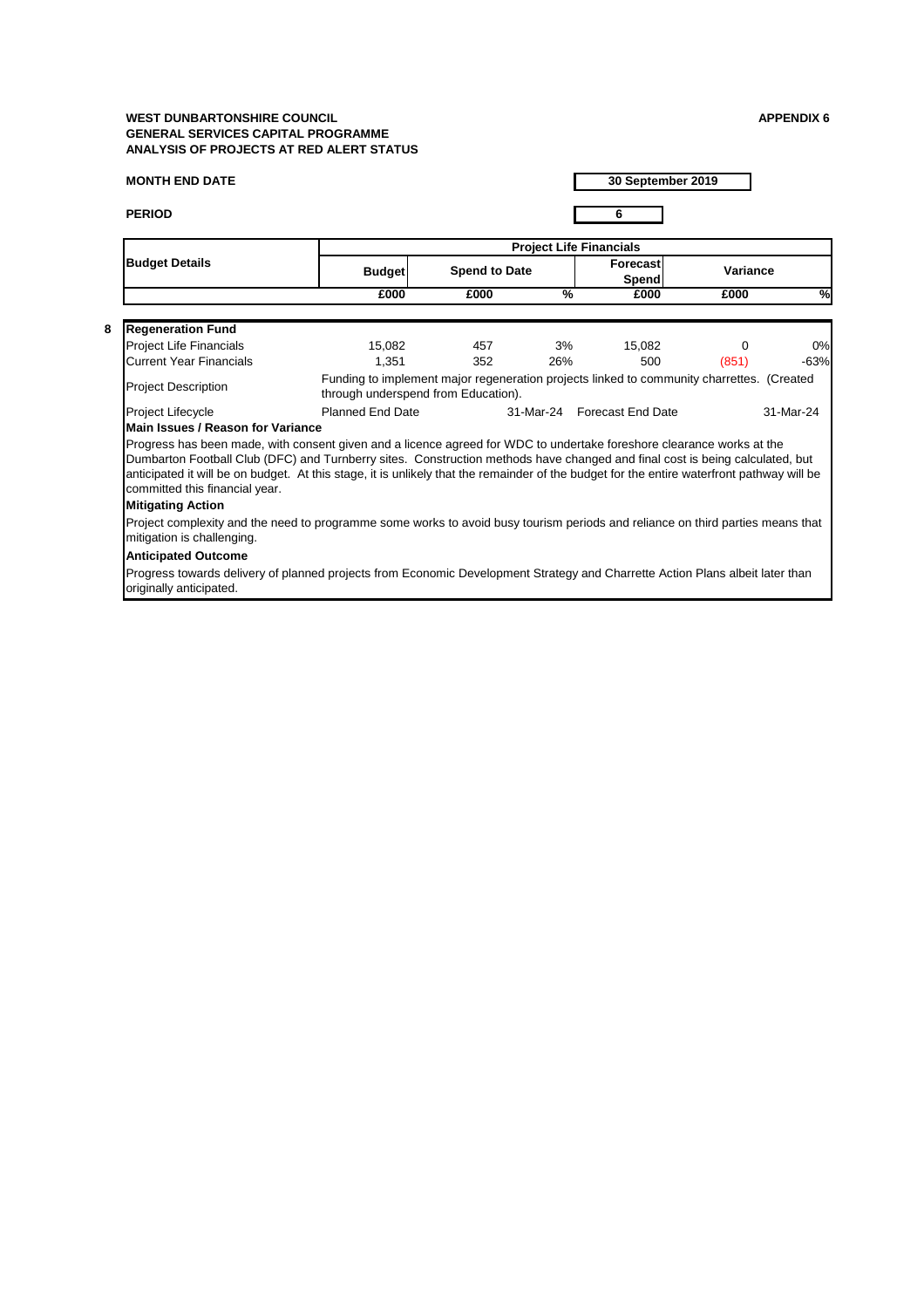## **MONTH END DATE**

**PERIOD 6**

**30 September 2019**

|                                                                                                                                                                                                                                                                                                                                                                                                                            |                                                                                                                                                                                        | <b>Project Life Financials</b> |               |                                                                                                                                |                 |            |  |  |  |
|----------------------------------------------------------------------------------------------------------------------------------------------------------------------------------------------------------------------------------------------------------------------------------------------------------------------------------------------------------------------------------------------------------------------------|----------------------------------------------------------------------------------------------------------------------------------------------------------------------------------------|--------------------------------|---------------|--------------------------------------------------------------------------------------------------------------------------------|-----------------|------------|--|--|--|
| <b>Budget Details</b>                                                                                                                                                                                                                                                                                                                                                                                                      | <b>Budget</b>                                                                                                                                                                          | <b>Spend to Date</b>           |               | <b>Forecast</b><br>Spend                                                                                                       | <b>Variance</b> |            |  |  |  |
|                                                                                                                                                                                                                                                                                                                                                                                                                            | £000                                                                                                                                                                                   | £000                           | $\frac{0}{0}$ | £000                                                                                                                           | £000            | $\sqrt{2}$ |  |  |  |
| <b>Clydebank Community Sports Hub</b>                                                                                                                                                                                                                                                                                                                                                                                      |                                                                                                                                                                                        |                                |               |                                                                                                                                |                 |            |  |  |  |
| <b>Project Life Financials</b>                                                                                                                                                                                                                                                                                                                                                                                             | 3,915                                                                                                                                                                                  | 3,861                          | 99%           | 3,955                                                                                                                          | 40              | 1%         |  |  |  |
| <b>Current Year Financials</b>                                                                                                                                                                                                                                                                                                                                                                                             | 54                                                                                                                                                                                     | 0                              | $0\%$         | 94                                                                                                                             | 40              | 74%        |  |  |  |
| <b>Project Description</b>                                                                                                                                                                                                                                                                                                                                                                                                 | Creation of a community and sport hub.                                                                                                                                                 |                                |               |                                                                                                                                |                 |            |  |  |  |
| <b>Project Lifecycle</b>                                                                                                                                                                                                                                                                                                                                                                                                   | <b>Planned End Date</b>                                                                                                                                                                |                                |               | 31-Mar-20 Forecast End Date                                                                                                    |                 | 30-Nov-19  |  |  |  |
| <b>Main Issues / Reason for Variance</b>                                                                                                                                                                                                                                                                                                                                                                                   |                                                                                                                                                                                        |                                |               |                                                                                                                                |                 |            |  |  |  |
| continue to work with CBC to agree the Final Account and forecast spend in 2019/20 relates to the final retention release and pitch<br>maintenance payments which are due to conclude by November 2019.<br><b>Mitigating Action</b>                                                                                                                                                                                        |                                                                                                                                                                                        |                                |               |                                                                                                                                |                 |            |  |  |  |
| WDC is contractually obliged to pay the projected overspend. Officers continue to meet with the project QS and CBC regularly,<br>with a view to agreeing the final account at the earliest opportunity.                                                                                                                                                                                                                    |                                                                                                                                                                                        |                                |               |                                                                                                                                |                 |            |  |  |  |
| <b>Anticipated Outcome</b>                                                                                                                                                                                                                                                                                                                                                                                                 |                                                                                                                                                                                        |                                |               |                                                                                                                                |                 |            |  |  |  |
| New facility has been operational since October 2018. Project reporting a projected overspend.                                                                                                                                                                                                                                                                                                                             |                                                                                                                                                                                        |                                |               |                                                                                                                                |                 |            |  |  |  |
|                                                                                                                                                                                                                                                                                                                                                                                                                            |                                                                                                                                                                                        |                                |               |                                                                                                                                |                 |            |  |  |  |
| Posties Park Sports Hub - New sports hub to include Gym & running track                                                                                                                                                                                                                                                                                                                                                    |                                                                                                                                                                                        |                                |               |                                                                                                                                |                 |            |  |  |  |
| <b>Project Life Financials</b>                                                                                                                                                                                                                                                                                                                                                                                             | 1,802                                                                                                                                                                                  | 69                             | 4%            | 1,802                                                                                                                          | (0)             | 0%         |  |  |  |
| <b>Current Year Financials</b>                                                                                                                                                                                                                                                                                                                                                                                             | 1,656                                                                                                                                                                                  | 9                              | 1%            | 828                                                                                                                            | (828)           | $-50%$     |  |  |  |
| <b>Project Description</b>                                                                                                                                                                                                                                                                                                                                                                                                 | Greation or a sports nub at Postles/Iviannectait to include a new changing pavilion/Gym, new<br>all wasthar R lana running track conversion of hisza sports nitch to grass naw fancing |                                |               |                                                                                                                                |                 |            |  |  |  |
| Project Lifecycle                                                                                                                                                                                                                                                                                                                                                                                                          | <b>Planned End Date</b>                                                                                                                                                                |                                | 31-Mar-21     | <b>Forecast End Date</b>                                                                                                       |                 | 31-Oct-20  |  |  |  |
| <b>Main Issues / Reason for Variance</b>                                                                                                                                                                                                                                                                                                                                                                                   |                                                                                                                                                                                        |                                |               |                                                                                                                                |                 |            |  |  |  |
|                                                                                                                                                                                                                                                                                                                                                                                                                            |                                                                                                                                                                                        |                                |               |                                                                                                                                |                 |            |  |  |  |
| designed to be more substantial than first anticipated and decontamination that was required due to asbestos discovered on site,<br>however value engineering exercises have been undertaken and have brought the project back within budget. Contract was<br>awarded August 2019 however following further discussions with Planning, the project design is being reviewed and revised start<br>date yet to be confirmed. |                                                                                                                                                                                        |                                |               | Initial cost estimates indicated a budget shortfall of £0.300m due to ground conditions meaning that the foundations had to be |                 |            |  |  |  |
| <b>Mitigating Action</b>                                                                                                                                                                                                                                                                                                                                                                                                   |                                                                                                                                                                                        |                                |               |                                                                                                                                |                 |            |  |  |  |
| None required at this time.                                                                                                                                                                                                                                                                                                                                                                                                |                                                                                                                                                                                        |                                |               |                                                                                                                                |                 |            |  |  |  |
| <b>Anticipated Outcome</b>                                                                                                                                                                                                                                                                                                                                                                                                 |                                                                                                                                                                                        |                                |               |                                                                                                                                |                 |            |  |  |  |
| Creation of sports hub now anticipated during 2020.                                                                                                                                                                                                                                                                                                                                                                        |                                                                                                                                                                                        |                                |               |                                                                                                                                |                 |            |  |  |  |
|                                                                                                                                                                                                                                                                                                                                                                                                                            |                                                                                                                                                                                        |                                |               |                                                                                                                                |                 |            |  |  |  |
| <b>Flood Risk Management</b><br><b>Project Life Financials</b>                                                                                                                                                                                                                                                                                                                                                             | 781                                                                                                                                                                                    | 47                             | 6%            | 781                                                                                                                            | 0               | 0%         |  |  |  |

| <b>Project Description</b>               |                         | Enhancement of drainage infrastructure to ensure compliance with Flood Risk Management |                             |           |  |  |  |  |
|------------------------------------------|-------------------------|----------------------------------------------------------------------------------------|-----------------------------|-----------|--|--|--|--|
| Project Lifecycle                        | <b>Planned End Date</b> |                                                                                        | 31-Mar-20 Forecast End Date | 31-Mar-21 |  |  |  |  |
| <b>Main Issues / Reason for Variance</b> |                         |                                                                                        |                             |           |  |  |  |  |

Contractor has been engaged to take on flood risk management. Flood modelling of River Leven and other projects are under way along with works to improve water courses Balloch and Dumbarton. These will continue throughout 2019/20, however at this time it is expected that only £0.500m of the current year budget will be spent in 2019/20, with £0.281m required to be rephased to 2020/21.

# **Mitigating Action**

Ability to mitigate is limited due to time lost due to SEPA restrictions and delay to contractual arrangements.

## **Anticipated Outcome**

Project completed within budget albeit later than anticipated.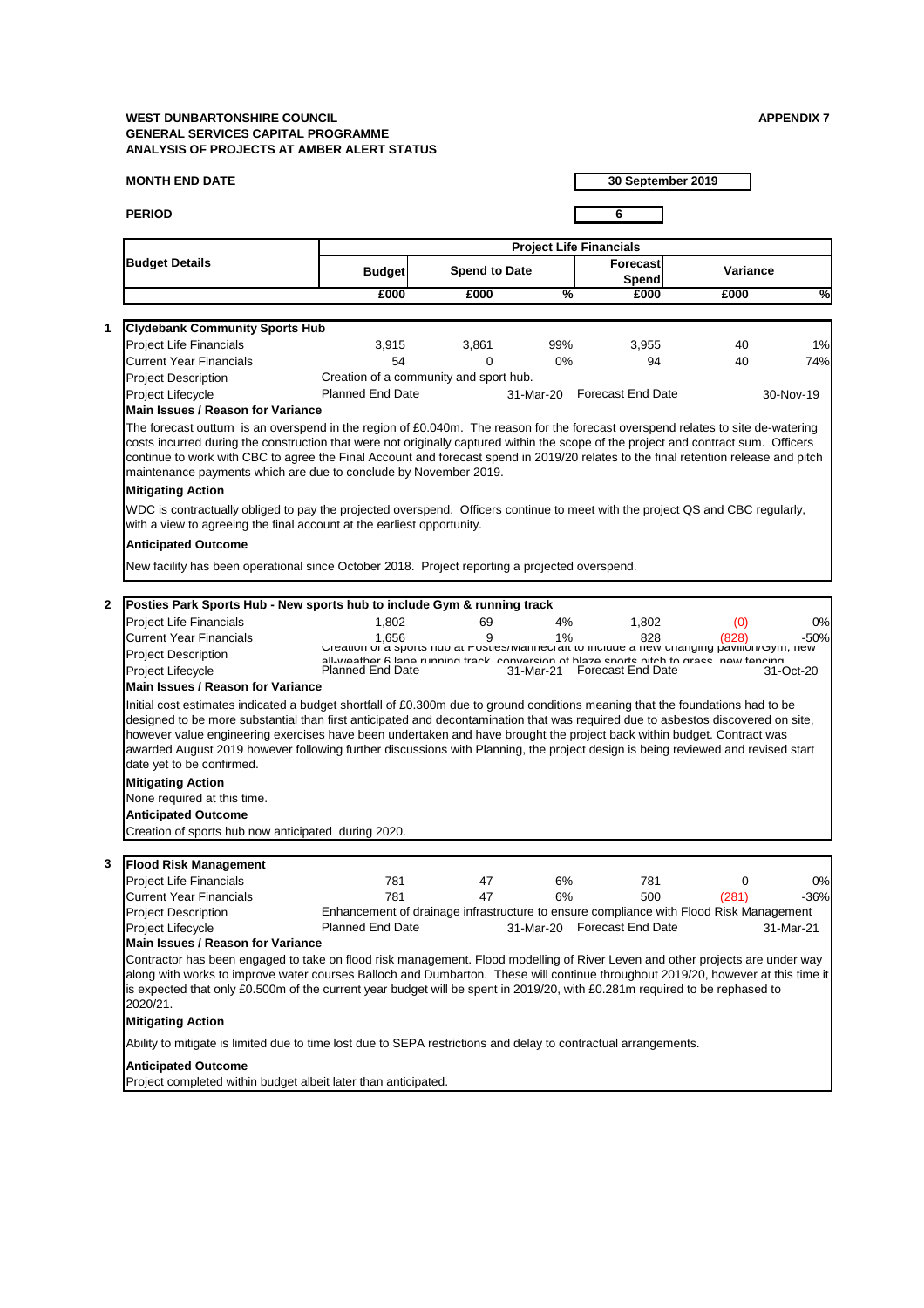## **MONTH END DATE**

**PERIOD 6**

**30 September 2019**

|   |                                                                                                                                                                                                                                                                                                                                                                                                                                                      | <b>Project Life Financials</b>                       |                      |               |                                 |                 |              |  |
|---|------------------------------------------------------------------------------------------------------------------------------------------------------------------------------------------------------------------------------------------------------------------------------------------------------------------------------------------------------------------------------------------------------------------------------------------------------|------------------------------------------------------|----------------------|---------------|---------------------------------|-----------------|--------------|--|
|   | <b>Budget Details</b>                                                                                                                                                                                                                                                                                                                                                                                                                                | <b>Budget</b>                                        | <b>Spend to Date</b> |               | <b>Forecast</b><br><b>Spend</b> | <b>Variance</b> |              |  |
|   |                                                                                                                                                                                                                                                                                                                                                                                                                                                      | £000                                                 | £000                 | $\frac{9}{6}$ | £000                            | £000            | %            |  |
|   |                                                                                                                                                                                                                                                                                                                                                                                                                                                      |                                                      |                      |               |                                 |                 |              |  |
| 4 | <b>River Leven Flood Prevention Scheme</b>                                                                                                                                                                                                                                                                                                                                                                                                           |                                                      |                      |               |                                 |                 |              |  |
|   | <b>Project Life Financials</b>                                                                                                                                                                                                                                                                                                                                                                                                                       | 800                                                  | 0                    | $0\%$         | 800                             | $\overline{0}$  | 0%           |  |
|   | <b>Current Year Financials</b>                                                                                                                                                                                                                                                                                                                                                                                                                       | 100                                                  | 0                    | $0\%$         | 220                             | 120             | 120%         |  |
|   | <b>Project Description</b>                                                                                                                                                                                                                                                                                                                                                                                                                           | River Leven Flood Prevention Scheme.                 |                      |               |                                 |                 |              |  |
|   | <b>Project Lifecycle</b>                                                                                                                                                                                                                                                                                                                                                                                                                             | <b>Planned End Date</b>                              |                      | 31-Mar-23     | <b>Forecast End Date</b>        |                 | 31-Mar-23    |  |
|   | <b>Main Issues / Reason for Variance</b>                                                                                                                                                                                                                                                                                                                                                                                                             |                                                      |                      |               |                                 |                 |              |  |
|   | Consultant engaged and currently working on options for River Leven Flood Prevention Scheme. Current year £0.220m anticipated                                                                                                                                                                                                                                                                                                                        |                                                      |                      |               |                                 |                 |              |  |
|   | to be spent this year.                                                                                                                                                                                                                                                                                                                                                                                                                               |                                                      |                      |               |                                 |                 |              |  |
|   | <b>Mitigating Action</b>                                                                                                                                                                                                                                                                                                                                                                                                                             |                                                      |                      |               |                                 |                 |              |  |
|   | None required at this time.                                                                                                                                                                                                                                                                                                                                                                                                                          |                                                      |                      |               |                                 |                 |              |  |
|   | <b>Anticipated Outcome</b>                                                                                                                                                                                                                                                                                                                                                                                                                           |                                                      |                      |               |                                 |                 |              |  |
|   | Project completed within budget.                                                                                                                                                                                                                                                                                                                                                                                                                     |                                                      |                      |               |                                 |                 |              |  |
|   |                                                                                                                                                                                                                                                                                                                                                                                                                                                      |                                                      |                      |               |                                 |                 |              |  |
| 5 | <b>Gruggies Burn Flood Prevention</b>                                                                                                                                                                                                                                                                                                                                                                                                                |                                                      |                      |               |                                 |                 |              |  |
|   | <b>Project Life Financials</b>                                                                                                                                                                                                                                                                                                                                                                                                                       | 15,000                                               | 195                  | $1\%$         | 15,000                          | 0               | 0%           |  |
|   | <b>Current Year Financials</b>                                                                                                                                                                                                                                                                                                                                                                                                                       | 4,305                                                | $\Omega$             | $0\%$         | 2,500                           | (1,805)         | $-42%$       |  |
|   | <b>Project Description</b>                                                                                                                                                                                                                                                                                                                                                                                                                           | Commission of Gruggies Flood Prevention Scheme.      |                      |               |                                 |                 |              |  |
|   | <b>Project Lifecycle</b>                                                                                                                                                                                                                                                                                                                                                                                                                             | <b>Planned End Date</b>                              |                      |               | 31-Mar-22 Forecast End Date     |                 | 31-Mar-22    |  |
|   | <b>Main Issues / Reason for Variance</b>                                                                                                                                                                                                                                                                                                                                                                                                             |                                                      |                      |               |                                 |                 |              |  |
|   | Project design is ongoing as optioneering has produced alternative design solutions. Approval granted at August 2019 Tendering<br>Committee, with follow up meeting with procurement and contractor to be confirmed. Project expected to complete in 2022 with<br>retentions due in 2023. At this time is anticipated that only £2.5m of the allocated budget for the current year will be spent with<br>£1.805m required to be rephased to 2020/21. |                                                      |                      |               |                                 |                 |              |  |
|   | <b>Mitigating Action</b>                                                                                                                                                                                                                                                                                                                                                                                                                             |                                                      |                      |               |                                 |                 |              |  |
|   | Once consultants report has been delivered, further survey works will be procured. Revised report with updated methodology will<br>give results to topographic survey and will determine next course of action.                                                                                                                                                                                                                                      |                                                      |                      |               |                                 |                 |              |  |
|   | <b>Anticipated Outcome</b>                                                                                                                                                                                                                                                                                                                                                                                                                           |                                                      |                      |               |                                 |                 |              |  |
|   | Project delivered within budget although later than anticipated.                                                                                                                                                                                                                                                                                                                                                                                     |                                                      |                      |               |                                 |                 |              |  |
|   |                                                                                                                                                                                                                                                                                                                                                                                                                                                      |                                                      |                      |               |                                 |                 |              |  |
| 6 | <b>A811 Lomond Bridge</b>                                                                                                                                                                                                                                                                                                                                                                                                                            |                                                      |                      |               |                                 |                 |              |  |
|   |                                                                                                                                                                                                                                                                                                                                                                                                                                                      |                                                      |                      |               | 3,900                           | $\Omega$        |              |  |
|   |                                                                                                                                                                                                                                                                                                                                                                                                                                                      |                                                      |                      |               |                                 |                 |              |  |
|   | <b>Project Life Financials</b>                                                                                                                                                                                                                                                                                                                                                                                                                       | 3,900                                                | 52                   | $1\%$         |                                 |                 |              |  |
|   | <b>Current Year Financials</b>                                                                                                                                                                                                                                                                                                                                                                                                                       | 3,653                                                | 35                   | 1%            | 1,853                           | (1,800)         | 0%<br>$-49%$ |  |
|   | <b>Project Description</b><br><b>Project Lifecycle</b>                                                                                                                                                                                                                                                                                                                                                                                               | Upgrade of Lomond Bridge.<br><b>Planned End Date</b> |                      | 31-Mar-21     | <b>Forecast End Date</b>        |                 | 30-Jun-19    |  |

**Mitigating Action** None Required at this time. **Anticipated Outcome** Upgrade of Lomond Bridge. Project contractor was approved at August 2019 Tendering Committee and physical works were expected to commence October 2019 but this has since been revised to November 2019 due to time taken with planning consents. As a result the estimated completion has been revised to June 2020. £1.8m is therefore required to be rephased to 2020/21.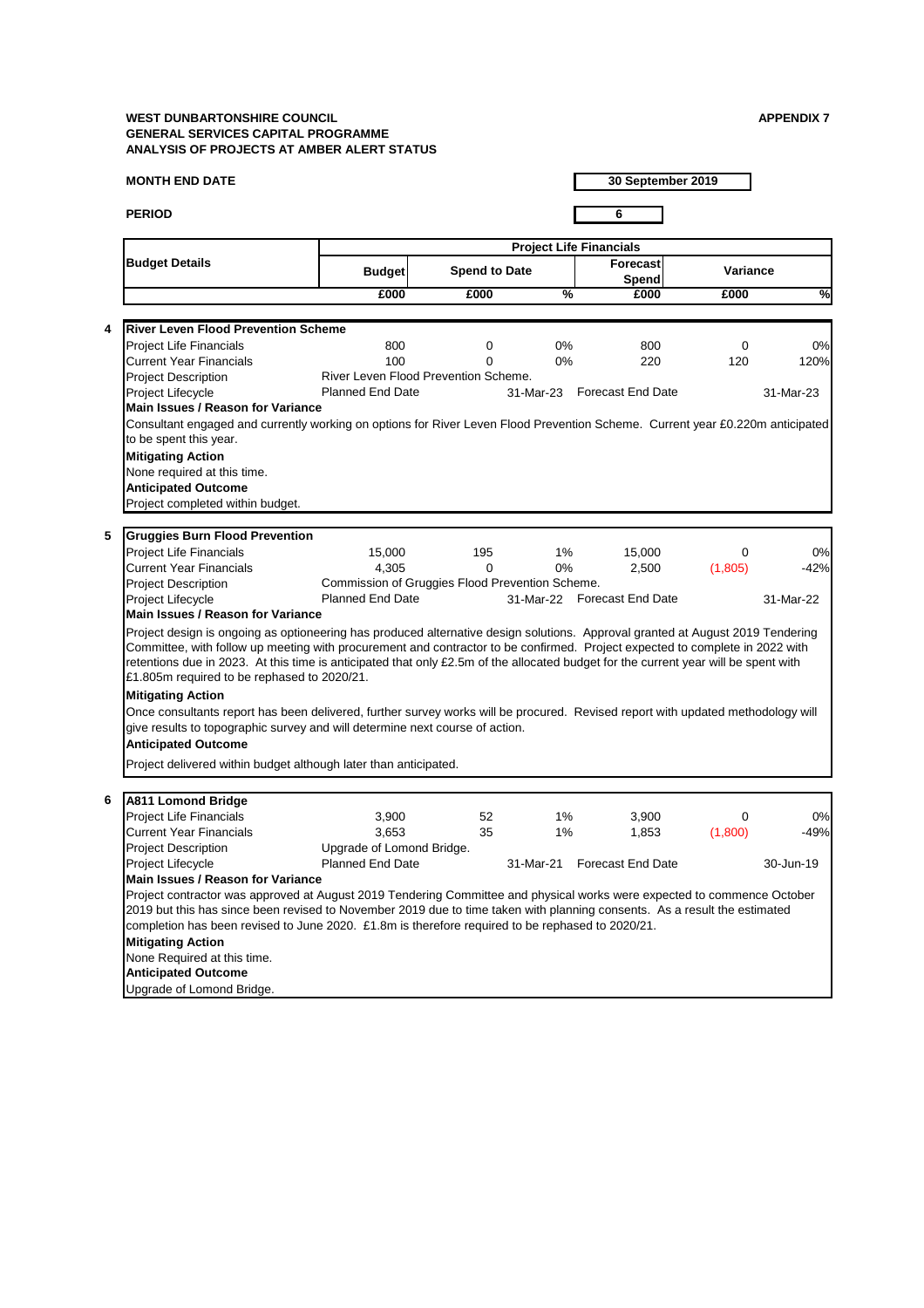### **MONTH END DATE**

**PERIOD 6**

**30 September 2019**

Contained within Risk register monitored by Exxon Management Board. Technical reviews are being carried between our consultant PBA and Exxon consultants WSP to assess the proposed remediation strategy and to review historical data and reports. WDC Officers are engaged with EXXON representatives in order to assess any programme implications. EXXON is progressing with discussions with the planning department and SEPA as well as providing any technical information required.

| <b>Budget Details</b>                                                                                                                                                                                                                                                                                                                                                                                                                    | <b>Project Life Financials</b>                                                                                      |                      |               |                             |                 |           |  |  |  |
|------------------------------------------------------------------------------------------------------------------------------------------------------------------------------------------------------------------------------------------------------------------------------------------------------------------------------------------------------------------------------------------------------------------------------------------|---------------------------------------------------------------------------------------------------------------------|----------------------|---------------|-----------------------------|-----------------|-----------|--|--|--|
|                                                                                                                                                                                                                                                                                                                                                                                                                                          | <b>Budget</b>                                                                                                       | <b>Spend to Date</b> |               | <b>Forecast</b><br>Spend    | <b>Variance</b> |           |  |  |  |
|                                                                                                                                                                                                                                                                                                                                                                                                                                          | £000                                                                                                                | £000                 | $\frac{9}{6}$ | £000                        | £000            | %         |  |  |  |
|                                                                                                                                                                                                                                                                                                                                                                                                                                          |                                                                                                                     |                      |               |                             |                 |           |  |  |  |
| <b>Oil to Gas Conversion</b>                                                                                                                                                                                                                                                                                                                                                                                                             |                                                                                                                     |                      |               |                             |                 |           |  |  |  |
| <b>Project Life Financials</b>                                                                                                                                                                                                                                                                                                                                                                                                           | 187                                                                                                                 | 14                   | 8%            | 187                         | $\overline{0}$  | 0%        |  |  |  |
| <b>Current Year Financials</b>                                                                                                                                                                                                                                                                                                                                                                                                           | 187                                                                                                                 | 14                   | 8%            | 50                          | (137)           | $-73%$    |  |  |  |
| <b>Project Description</b>                                                                                                                                                                                                                                                                                                                                                                                                               | Oil to Gas Conversion in council buildings.                                                                         |                      |               |                             |                 |           |  |  |  |
| <b>Project Lifecycle</b><br><b>Main Issues / Reason for Variance</b>                                                                                                                                                                                                                                                                                                                                                                     | <b>Planned End Date</b>                                                                                             |                      |               | 31-Mar-20 Forecast End Date |                 | 30-Apr-20 |  |  |  |
| £0.107m. Physical works will be carried out in April 2020 school recess with £0.050m spend anticipated in 2019/20. New design<br>for Braehead is not complete. At this time it is anticipated that £0.137m will be rephased to 2020/21.<br><b>Mitigating Action</b><br>None available at this time due to time required to fully scope project works.<br><b>Anticipated Outcome</b><br>Project will be delivered later than anticipated. |                                                                                                                     |                      |               |                             |                 |           |  |  |  |
| <b>Solar Panel Installation</b>                                                                                                                                                                                                                                                                                                                                                                                                          |                                                                                                                     |                      |               |                             |                 |           |  |  |  |
| <b>Project Life Financials</b>                                                                                                                                                                                                                                                                                                                                                                                                           | 135                                                                                                                 | $\mathbf 0$          | $0\%$         | 135                         | $\mathbf 0$     | 0%        |  |  |  |
| <b>Current Year Financials</b>                                                                                                                                                                                                                                                                                                                                                                                                           | 135                                                                                                                 | 0                    | $0\%$         | 20                          | (115)           | $-85%$    |  |  |  |
| <b>Project Description</b>                                                                                                                                                                                                                                                                                                                                                                                                               | Installation of Solar Panels on Council buildings.                                                                  |                      |               |                             |                 |           |  |  |  |
| Project Lifecycle                                                                                                                                                                                                                                                                                                                                                                                                                        | <b>Planned End Date</b>                                                                                             |                      |               | 31-Mar-20 Forecast End Date |                 | 30-Apr-20 |  |  |  |
| <b>Main Issues / Reason for Variance</b>                                                                                                                                                                                                                                                                                                                                                                                                 |                                                                                                                     |                      |               |                             |                 |           |  |  |  |
|                                                                                                                                                                                                                                                                                                                                                                                                                                          |                                                                                                                     |                      |               |                             |                 |           |  |  |  |
| Original project no longer viable. St Peter the Apostle is now being considered for PV system instead and costs are being<br>considered to take the project forward.<br><b>Mitigating Action</b><br>None available at this time due to scoping and planning requirements.<br><b>Anticipated Outcome</b><br>Project will be delivered later than anticipated.                                                                             |                                                                                                                     |                      |               |                             |                 |           |  |  |  |
| <b>Exxon City Deal</b>                                                                                                                                                                                                                                                                                                                                                                                                                   |                                                                                                                     |                      |               |                             |                 |           |  |  |  |
| <b>Project Life Financials</b>                                                                                                                                                                                                                                                                                                                                                                                                           | 34,050                                                                                                              | 1,393                | 4%            | 34,050                      | $\Omega$        | 0%        |  |  |  |
| <b>Current Year Financials</b>                                                                                                                                                                                                                                                                                                                                                                                                           | 1,096                                                                                                               | 76                   | 7%            | 400                         | (696)           | $-63%$    |  |  |  |
| <b>Project Description</b>                                                                                                                                                                                                                                                                                                                                                                                                               | As part of the City Deal project the WDC Exxon site at Bowling regeneration with alternative<br>A82 route included. |                      |               |                             |                 |           |  |  |  |

contained within the new Council's approved Outline Business Case are still valid, which include Exxon's remediation strategy, land transfer arrangements and issues relating to adjoining owners. Until Exxon remediation strategy is approved and land transfer arrangements are resolved, only limited work can be undertaken (e.g. EIA) As the remediation strategy is being led by ESSO Mobil, at this time it is difficult to determine when it will be approved. ESSO Mobil is still in discussions with SEPA and WDC-Environmental Health to agree several items before it can be approved, however the timescales of this is outwith Council control. Prior to a commercial deal being concluded, approx. spend will be £400k this financial year.

# **Mitigating Action**

## **Anticipated Outcome**

Delivery of the project on time and within the increased budget.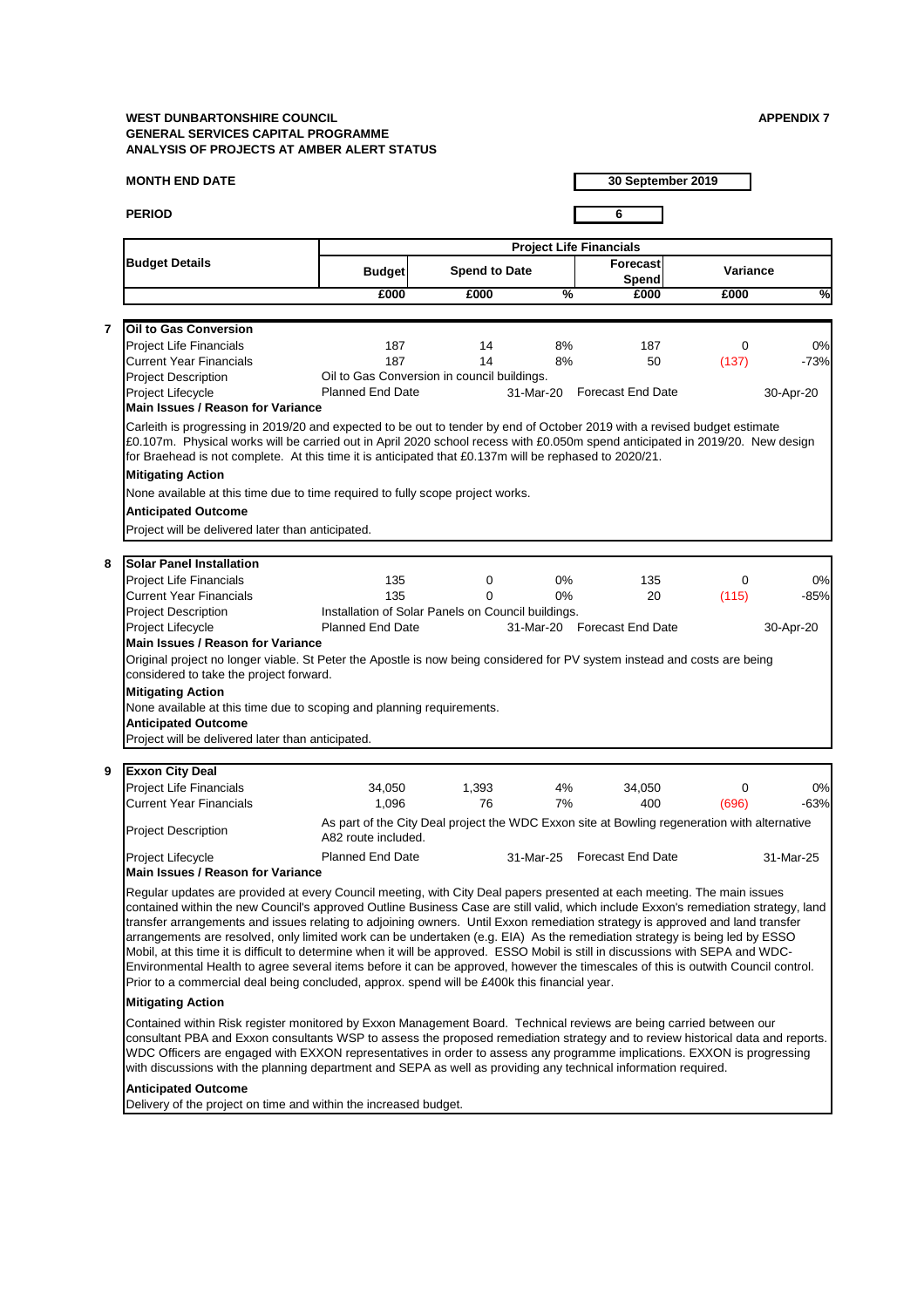# **MONTH END DATE**

**PERIOD 6**

|                                                                                                                                                                                                                                                       |                                                                 |                      |                 | <b>Project Life Financials</b>  |                 |                 |
|-------------------------------------------------------------------------------------------------------------------------------------------------------------------------------------------------------------------------------------------------------|-----------------------------------------------------------------|----------------------|-----------------|---------------------------------|-----------------|-----------------|
| <b>Budget Details</b>                                                                                                                                                                                                                                 | <b>Budget</b>                                                   | <b>Spend to Date</b> |                 | <b>Forecast</b><br><b>Spend</b> | <b>Variance</b> |                 |
|                                                                                                                                                                                                                                                       | £000                                                            | £000                 | $\overline{\%}$ | £000                            | £000            | $\overline{\%}$ |
| <b>Town Centre Fund</b><br>10 <sup>°</sup>                                                                                                                                                                                                            |                                                                 |                      |                 |                                 |                 |                 |
| <b>Project Life Financials</b>                                                                                                                                                                                                                        | 859                                                             | 0                    | $0\%$           | 859                             | $\Omega$        | 0%              |
| <b>Current Year Financials</b>                                                                                                                                                                                                                        | 859                                                             | $\Omega$             | $0\%$           | 36                              | (823)           | $-96%$          |
| <b>Project Description</b>                                                                                                                                                                                                                            | Scottish Government funding to help improve local town centres. |                      |                 |                                 |                 |                 |
| <b>Project Lifecycle</b><br>Main Issues / Reason for Variance                                                                                                                                                                                         | <b>Planned End Date</b>                                         |                      |                 | 31-Mar-20 Forecast End Date     |                 | 31-Mar-21       |
| Four projects were approved at August IRED committee, three Regeneration team-led, one Asset-led. All projects need to be<br>legally committed before end this financial year however no significant actual spend is anticipated this financial year. |                                                                 |                      |                 |                                 |                 |                 |
| <b>Mitigating Action</b><br>None required.                                                                                                                                                                                                            |                                                                 |                      |                 |                                 |                 |                 |
| <b>Anticipated Outcome</b>                                                                                                                                                                                                                            |                                                                 |                      |                 |                                 |                 |                 |
| To provide improved town centres in West Dunbartonshire.                                                                                                                                                                                              |                                                                 |                      |                 |                                 |                 |                 |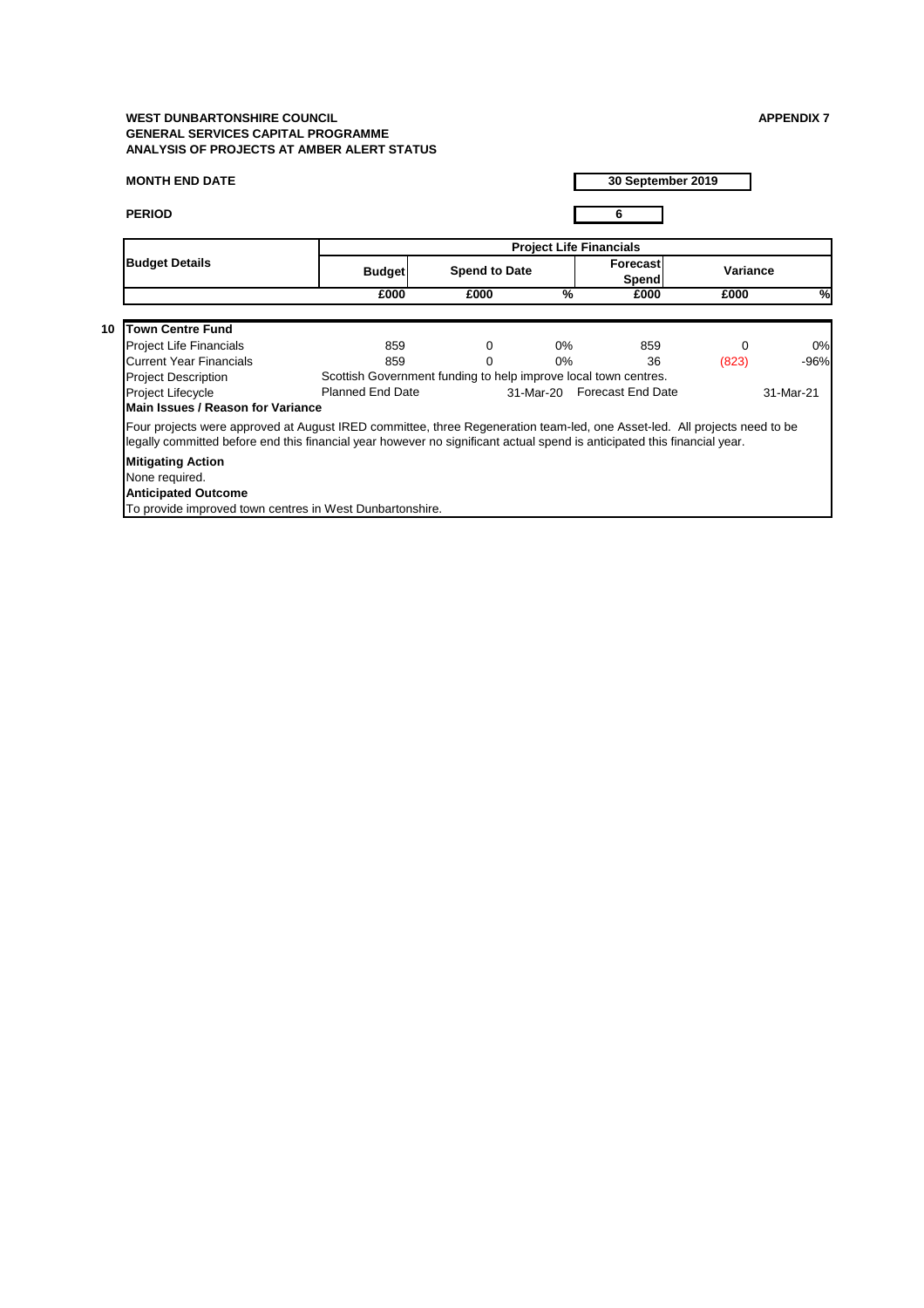## **MONTH END DATE**

**PERIOD 6**

**30 September 2019**

|                  |                                                                                                                                                                                                                                                                                                                                                                                                                                                                                                                                   |                                    | <b>Project Life Financials</b> |               |                                                                                     |                 |           |  |  |  |
|------------------|-----------------------------------------------------------------------------------------------------------------------------------------------------------------------------------------------------------------------------------------------------------------------------------------------------------------------------------------------------------------------------------------------------------------------------------------------------------------------------------------------------------------------------------|------------------------------------|--------------------------------|---------------|-------------------------------------------------------------------------------------|-----------------|-----------|--|--|--|
|                  | <b>Budget Details</b>                                                                                                                                                                                                                                                                                                                                                                                                                                                                                                             | <b>Budget</b>                      | <b>Spend to Date</b>           |               | Forecast<br>Spend                                                                   | <b>Variance</b> |           |  |  |  |
|                  |                                                                                                                                                                                                                                                                                                                                                                                                                                                                                                                                   | £000                               | £000                           | $\frac{1}{2}$ | £000                                                                                | £000            | %         |  |  |  |
| 1                | <b>Vehicle Replacement</b>                                                                                                                                                                                                                                                                                                                                                                                                                                                                                                        |                                    |                                |               |                                                                                     |                 |           |  |  |  |
|                  | <b>Project Life Financials</b>                                                                                                                                                                                                                                                                                                                                                                                                                                                                                                    | 4,571                              | 88                             | 2%            | 4,571                                                                               | $\mathbf{0}$    | 0%        |  |  |  |
|                  | <b>Current Year Financials</b>                                                                                                                                                                                                                                                                                                                                                                                                                                                                                                    | 4,605                              | 122                            | 3%            | 4,605                                                                               | 0               | 0%        |  |  |  |
|                  | <b>Project Description</b>                                                                                                                                                                                                                                                                                                                                                                                                                                                                                                        | vehicles, 10 year light vehicles). |                                |               | Replacement of vehicles which have reached end of programmed lifespan (7 year heavy |                 |           |  |  |  |
|                  | <b>Planned End Date</b><br><b>Forecast End Date</b><br>Project Lifecycle<br>31-Mar-20<br>31-Mar-20<br><b>Main Issues / Reason for Variance</b>                                                                                                                                                                                                                                                                                                                                                                                    |                                    |                                |               |                                                                                     |                 |           |  |  |  |
|                  | meeting. Following the completion of the procurement standstill period, purchase orders will be placed with successful tenderers. A<br>Contract Authorisation Report for the procurement of Light Commercial Vehicles and Cars will be submitted to the November 2019<br>Tendering Committee meeting. The Stop Safe safety enhancement installation programme for the Council's waste collection<br>vehicle fleet is complete. The commissioning and staff training phase is now underway with completion expected by mid October |                                    |                                |               |                                                                                     |                 |           |  |  |  |
|                  | 2019. When the commissioning and training phase is completed in full, payment will be released to the contractor.                                                                                                                                                                                                                                                                                                                                                                                                                 |                                    |                                |               |                                                                                     |                 |           |  |  |  |
|                  | <b>Mitigating Action</b><br>None available at this time due to build lead in times for HGV and buses.<br><b>Anticipated Outcome</b><br>Replacement of fleet later than anticipated.                                                                                                                                                                                                                                                                                                                                               |                                    |                                |               |                                                                                     |                 |           |  |  |  |
| $\boldsymbol{2}$ |                                                                                                                                                                                                                                                                                                                                                                                                                                                                                                                                   |                                    |                                |               |                                                                                     |                 |           |  |  |  |
|                  | <b>Allotment Development</b><br><b>Project Life Financials</b>                                                                                                                                                                                                                                                                                                                                                                                                                                                                    | 400                                | 0                              | $0\%$         | 400                                                                                 | 0               | 0%        |  |  |  |
|                  | <b>Current Year Financials</b>                                                                                                                                                                                                                                                                                                                                                                                                                                                                                                    | 400                                | $\Omega$                       | $0\%$         | 400                                                                                 | $\Omega$        | $0\%$     |  |  |  |
|                  | <b>Project Description</b>                                                                                                                                                                                                                                                                                                                                                                                                                                                                                                        | To develop an allotment site.      |                                |               |                                                                                     |                 |           |  |  |  |
|                  | Project Lifecycle                                                                                                                                                                                                                                                                                                                                                                                                                                                                                                                 | <b>Planned End Date</b>            |                                |               | 31-Mar-20 Forecast End Date                                                         |                 | 30-Mar-20 |  |  |  |
|                  | <b>Main Issues / Reason for Variance</b>                                                                                                                                                                                                                                                                                                                                                                                                                                                                                          |                                    |                                |               |                                                                                     |                 |           |  |  |  |
|                  | Initial meetings of the project team have successfully taken place and services are currently being procured to undertake detailed<br>soil investigations and topographic surveys in preparation for tender development in line with SEPA requirements. Meanwhile<br>Officers are progressing with tender documentation preparation. It is still anticipated that this project will complete in this financial<br>year.                                                                                                           |                                    |                                |               |                                                                                     |                 |           |  |  |  |
|                  | <b>Mitigating Action</b>                                                                                                                                                                                                                                                                                                                                                                                                                                                                                                          |                                    |                                |               |                                                                                     |                 |           |  |  |  |
|                  | None available at this time.                                                                                                                                                                                                                                                                                                                                                                                                                                                                                                      |                                    |                                |               |                                                                                     |                 |           |  |  |  |
|                  | <b>Anticipated Outcome</b>                                                                                                                                                                                                                                                                                                                                                                                                                                                                                                        |                                    |                                |               |                                                                                     |                 |           |  |  |  |

# **3 Community Capital Fund**

| <b>Project Life Financials</b> | 3,610                   | 3,590                                                                       | 99%       | 3,610             |  | 0%I       |  |  |  |  |
|--------------------------------|-------------------------|-----------------------------------------------------------------------------|-----------|-------------------|--|-----------|--|--|--|--|
| Current Year Financials        | 568                     | 547                                                                         | 96%       | 568               |  | 0%I       |  |  |  |  |
| <b>Project Description</b>     |                         | Upgrade and improve recreational facilities throughout West Dunbartonshire. |           |                   |  |           |  |  |  |  |
| <b>Project Lifecycle</b>       | <b>Planned End Date</b> |                                                                             | 31-Mar-20 | Forecast End Date |  | 31-Mar-20 |  |  |  |  |

## **Main Issues / Reason for Variance**

There was slippage from 2018/19 and this relates to works at Inler Park, Balloch Park Slipway, Castlehill MUGA, and Dillichip Park. The planned end date has been amended to reflect this. With regards to Inler Park, this project was completed in August 2019. Castlehill upgrade to MUGA is now complete as is Dillichip Park. Tender documentation is currently being developed for four play areas at Moss O'Balloch, Balloch Park slipway, Central Alexandria and Levengrove Park which are all expected to complete before 31 March 2020.

## **Mitigating Action**

None required at this time.

**Anticipated Outcome**

Improved recreational facilities throughout WDC.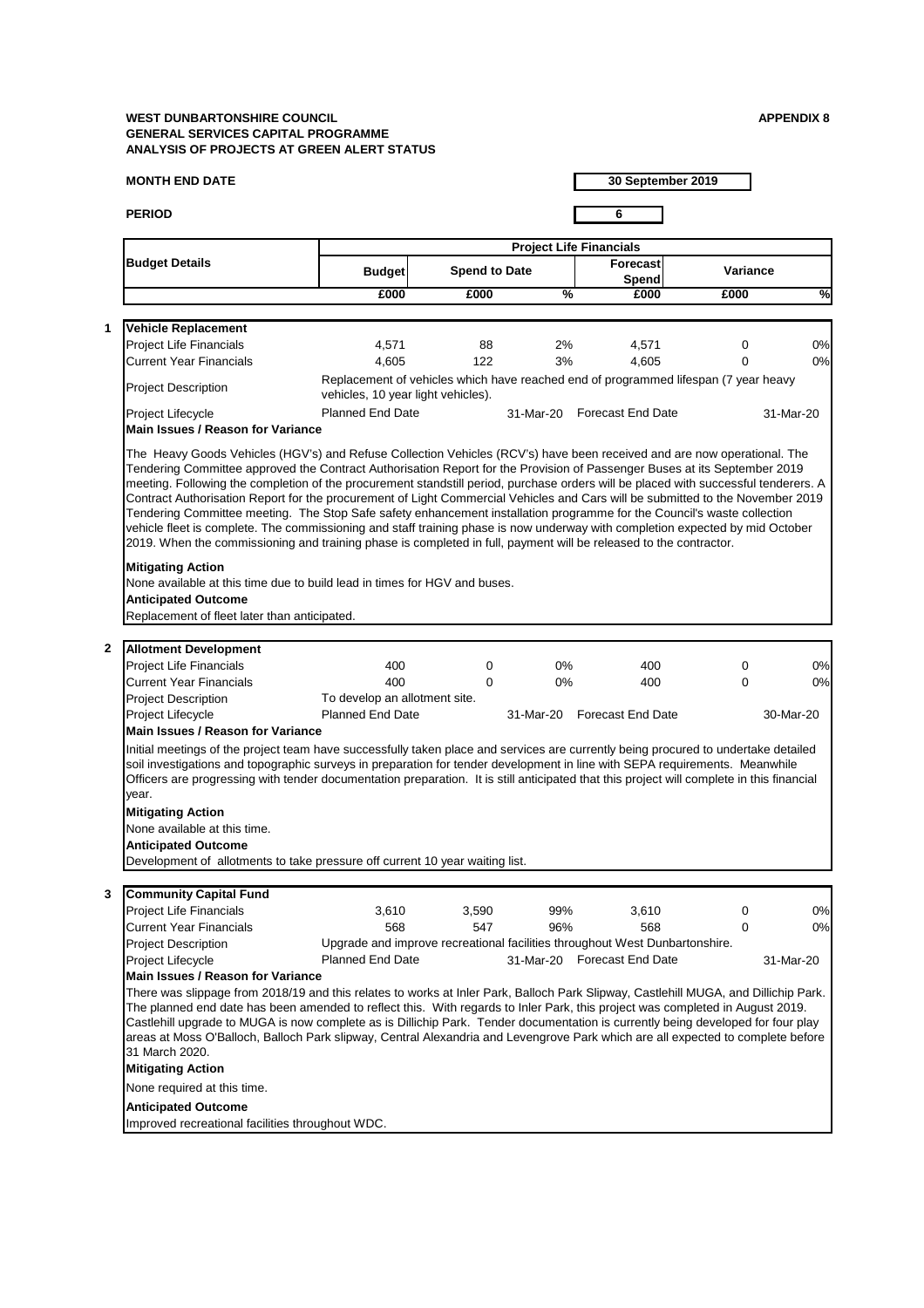## **MONTH END DATE**

**PERIOD 6**

**30 September 2019**

|                                                                                                                                                                                                                              |                                 |                      |               | <b>Project Life Financials</b>                                                           |                 |           |
|------------------------------------------------------------------------------------------------------------------------------------------------------------------------------------------------------------------------------|---------------------------------|----------------------|---------------|------------------------------------------------------------------------------------------|-----------------|-----------|
| <b>Budget Details</b>                                                                                                                                                                                                        | <b>Budget</b>                   | <b>Spend to Date</b> |               | <b>Forecast</b><br><b>Spend</b>                                                          | <b>Variance</b> |           |
|                                                                                                                                                                                                                              | £000                            | £000                 | $\frac{0}{2}$ | £000                                                                                     | £000            | %         |
| <b>Community Sports Fund</b>                                                                                                                                                                                                 |                                 |                      |               |                                                                                          |                 |           |
| <b>Project Life Financials</b>                                                                                                                                                                                               | 472                             | 406                  | 86%           | 472                                                                                      | $\Omega$        | 0%        |
| <b>Current Year Financials</b>                                                                                                                                                                                               | 92                              | 26                   | 28%           | 92                                                                                       | 0               | 0%        |
| <b>Project Description</b>                                                                                                                                                                                                   | facilities.                     |                      |               | Match funding of up to 75% for local sports clubs to develop business cases to improve   |                 |           |
| Project Lifecycle                                                                                                                                                                                                            | <b>Planned End Date</b>         |                      |               | 31-Mar-20 Forecast End Date                                                              |                 | 31-Mar-20 |
| <b>Main Issues / Reason for Variance</b>                                                                                                                                                                                     |                                 |                      |               |                                                                                          |                 |           |
| <b>Mitigating Action</b><br>Officers will continue to liaise with community groups to ensure progress is made with projects.<br><b>Anticipated Outcome</b><br>Improve sport facilities to a wide range of organisations WDC. |                                 |                      |               |                                                                                          |                 |           |
| Holm Park & Yoker Athletic FC                                                                                                                                                                                                |                                 |                      |               |                                                                                          |                 |           |
| <b>Project Life Financials</b>                                                                                                                                                                                               | 750                             | 674                  | 90%           | 750                                                                                      | $\Omega$        | 0%        |
| <b>Current Year Financials</b>                                                                                                                                                                                               | 314                             | 239                  | 76%           | 314                                                                                      | 0               | 0%        |
| <b>Project Description</b>                                                                                                                                                                                                   | access.                         |                      |               | Develop a new 3G pitch to act as a home venue for Clydebank FC with extensive community  |                 |           |
| Project Lifecycle                                                                                                                                                                                                            | <b>Planned End Date</b>         |                      |               | 31-Mar-20 Forecast End Date                                                              |                 | 31-Oct-19 |
| <b>Main Issues / Reason for Variance</b>                                                                                                                                                                                     |                                 |                      |               |                                                                                          |                 |           |
| Works commenced on site December 2018 and project complete at October 2019 and awaiting final recharges.<br><b>Mitigating Action</b><br>None required.<br><b>Anticipated Outcome</b>                                         |                                 |                      |               |                                                                                          |                 |           |
| Project delivered on budget but later than expected.                                                                                                                                                                         |                                 |                      |               |                                                                                          |                 |           |
| <b>Environmental Improvement Fund</b>                                                                                                                                                                                        |                                 |                      |               |                                                                                          |                 |           |
| <b>Project Life Financials</b>                                                                                                                                                                                               | 1,690                           | 1,577                | 93%           | 1,690                                                                                    | 0               | 0%        |
| <b>Current Year Financials</b>                                                                                                                                                                                               | 614                             | 501                  | 82%           | 590                                                                                      | (24)            | $-4%$     |
| <b>Project Description</b>                                                                                                                                                                                                   | throughout West Dunbartonshire. |                      |               | This fund has been created to deliver environmental improvement projects for communities |                 |           |
| <b>Project Lifecycle</b>                                                                                                                                                                                                     | <b>Planned End Date</b>         |                      | 31-Mar-20     | <b>Forecast End Date</b>                                                                 |                 | 31-Mar-20 |
| <b>Main Issues / Reason for Variance</b>                                                                                                                                                                                     |                                 |                      |               |                                                                                          |                 |           |
| Delayed works at Mountblow are now complete with retentions of £0.024m required to be rephased to 2020/21. The planned end                                                                                                   |                                 |                      |               |                                                                                          |                 |           |

date has been updated to reflect this. Officers continue to engage with community groups to take forward the remainder of the projects under the Environmental Improvement Fund budget.

# **Mitigating Action**

None available at this time.

# **Anticipated Outcome**

Mountblow 3G pitch completed within available budget albeit later than anticipated.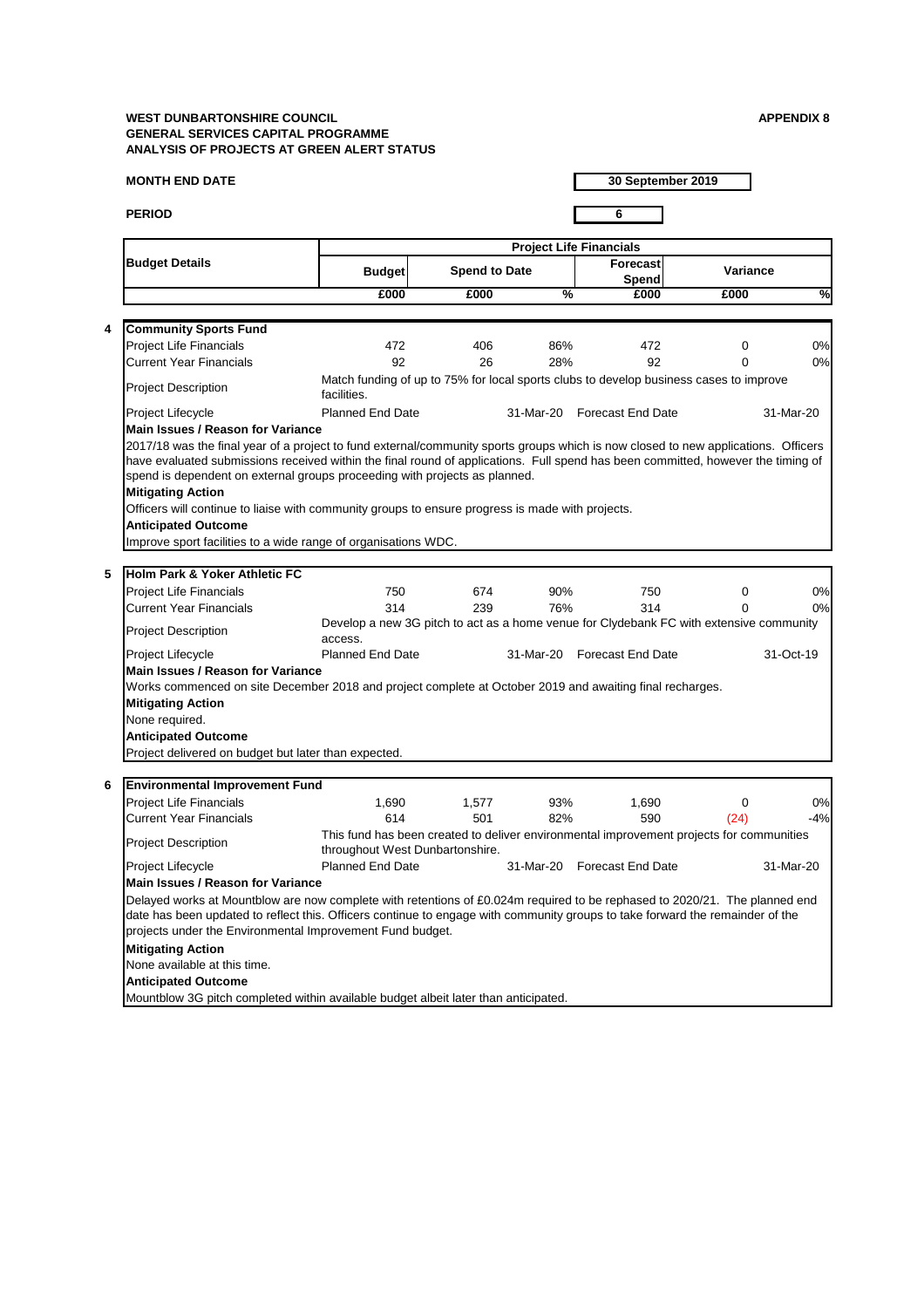# **MONTH END DATE**

**PERIOD 6**

**30 September 2019**

|                         |                                                                                                                                                                    |                                                  | <b>Project Life Financials</b> |               |                                                                                      |                 |               |  |  |
|-------------------------|--------------------------------------------------------------------------------------------------------------------------------------------------------------------|--------------------------------------------------|--------------------------------|---------------|--------------------------------------------------------------------------------------|-----------------|---------------|--|--|
|                         | <b>Budget Details</b>                                                                                                                                              | <b>Budget</b>                                    | <b>Spend to Date</b>           |               | Forecast<br><b>Spend</b>                                                             | <b>Variance</b> |               |  |  |
|                         |                                                                                                                                                                    | £000                                             | £000                           | $\frac{0}{6}$ | £000                                                                                 | £000            | $\frac{8}{1}$ |  |  |
| $\overline{\mathbf{7}}$ | <b>New Clydebank Leisure Centre</b>                                                                                                                                |                                                  |                                |               |                                                                                      |                 |               |  |  |
|                         | <b>Project Life Financials</b>                                                                                                                                     | 23,758                                           | 23,755                         | 100%          | 23,758                                                                               | $\overline{0}$  | 0%            |  |  |
|                         | <b>Current Year Financials</b>                                                                                                                                     | 3                                                | $\Omega$                       | 5%            | 3                                                                                    | 0               | 0%            |  |  |
|                         | <b>Project Description</b>                                                                                                                                         | Provision of new leisure centre.                 |                                |               |                                                                                      |                 |               |  |  |
|                         | <b>Project Lifecycle</b>                                                                                                                                           | <b>Planned End Date</b>                          |                                |               | 31-Mar-20 Actual End Date                                                            |                 | 31-Mar-17     |  |  |
|                         | <b>Main Issues / Reason for Variance</b>                                                                                                                           |                                                  |                                |               |                                                                                      |                 |               |  |  |
|                         | No issues to report, final minor expenditure to be incurred in 2019/20.                                                                                            |                                                  |                                |               |                                                                                      |                 |               |  |  |
|                         |                                                                                                                                                                    |                                                  |                                |               |                                                                                      |                 |               |  |  |
|                         | <b>Mitigating Action</b>                                                                                                                                           |                                                  |                                |               |                                                                                      |                 |               |  |  |
|                         | None required at this time.                                                                                                                                        |                                                  |                                |               |                                                                                      |                 |               |  |  |
|                         | <b>Anticipated Outcome</b>                                                                                                                                         |                                                  |                                |               |                                                                                      |                 |               |  |  |
|                         | Project delivered on time and under budget. Underspend removed from budget in 2018/19.                                                                             |                                                  |                                |               |                                                                                      |                 |               |  |  |
| 8                       | <b>Dalmonach CE Centre</b>                                                                                                                                         |                                                  |                                |               |                                                                                      |                 |               |  |  |
|                         |                                                                                                                                                                    |                                                  | 847                            | 74%           |                                                                                      |                 | 0%            |  |  |
|                         | <b>Project Life Financials</b>                                                                                                                                     | 1,150<br>806                                     |                                |               | 1,150                                                                                | 0               | 0%            |  |  |
|                         | <b>Current Year Financials</b>                                                                                                                                     |                                                  | 578                            | 72%           | 806                                                                                  | $\Omega$        |               |  |  |
|                         | <b>Project Description</b>                                                                                                                                         |                                                  |                                |               | To create new community facilities with additional space for early years provisions. |                 |               |  |  |
|                         | <b>Project Lifecycle</b>                                                                                                                                           | <b>Planned End Date</b>                          |                                |               | 31-Mar-21 Forecast End Date                                                          |                 | 30-Nov-19     |  |  |
|                         | <b>Main Issues / Reason for Variance</b>                                                                                                                           |                                                  |                                |               |                                                                                      |                 |               |  |  |
|                         | Dalmonach works on-site however contractor has experienced delays on site and requested an extension of time which will delay<br>completion to November 2019.      |                                                  |                                |               |                                                                                      |                 |               |  |  |
|                         | <b>Mitigating Action</b>                                                                                                                                           |                                                  |                                |               |                                                                                      |                 |               |  |  |
|                         | None required at this time.                                                                                                                                        |                                                  |                                |               |                                                                                      |                 |               |  |  |
|                         | <b>Anticipated Outcome</b>                                                                                                                                         |                                                  |                                |               |                                                                                      |                 |               |  |  |
|                         | To create new community facilities with additional space for early years provisions.                                                                               |                                                  |                                |               |                                                                                      |                 |               |  |  |
|                         |                                                                                                                                                                    |                                                  |                                |               |                                                                                      |                 |               |  |  |
| 9                       | Levengrove Park - Restoration & Regeneration                                                                                                                       |                                                  |                                |               |                                                                                      |                 |               |  |  |
|                         | <b>Project Life Financials</b>                                                                                                                                     | 3,639                                            | 3,575                          | 98%           | 3,639                                                                                | $\overline{0}$  | 0%            |  |  |
|                         | <b>Current Year Financials</b>                                                                                                                                     | 209                                              | 145                            | 70%           | 209                                                                                  | 0               | 0%            |  |  |
|                         | <b>Project Description</b>                                                                                                                                         | Restoration and Regeneration of Levengrove Park. |                                |               |                                                                                      |                 |               |  |  |
|                         |                                                                                                                                                                    | <b>Planned End Date</b>                          |                                |               | 31-Mar-20 Forecast End Date                                                          |                 |               |  |  |
|                         | Project Lifecycle<br><b>Main Issues / Reason for Variance</b>                                                                                                      |                                                  |                                |               |                                                                                      |                 | 31-Jul-19     |  |  |
|                         |                                                                                                                                                                    |                                                  |                                |               |                                                                                      |                 |               |  |  |
|                         | Early delays due to timescales involved in securing external funding which impacted the procurement timescales. The planned end                                    |                                                  |                                |               |                                                                                      |                 |               |  |  |
|                         | date was updated to reflect this. The project started August 2017 and Pavilion is now complete and handed over. Minor works at<br>the depot are now also complete. |                                                  |                                |               |                                                                                      |                 |               |  |  |
|                         |                                                                                                                                                                    |                                                  |                                |               |                                                                                      |                 |               |  |  |
|                         | <b>Mitigating Action</b>                                                                                                                                           |                                                  |                                |               |                                                                                      |                 |               |  |  |
|                         | None required.                                                                                                                                                     |                                                  |                                |               |                                                                                      |                 |               |  |  |

**Anticipated Outcome**

Project delivered later than originally anticipated.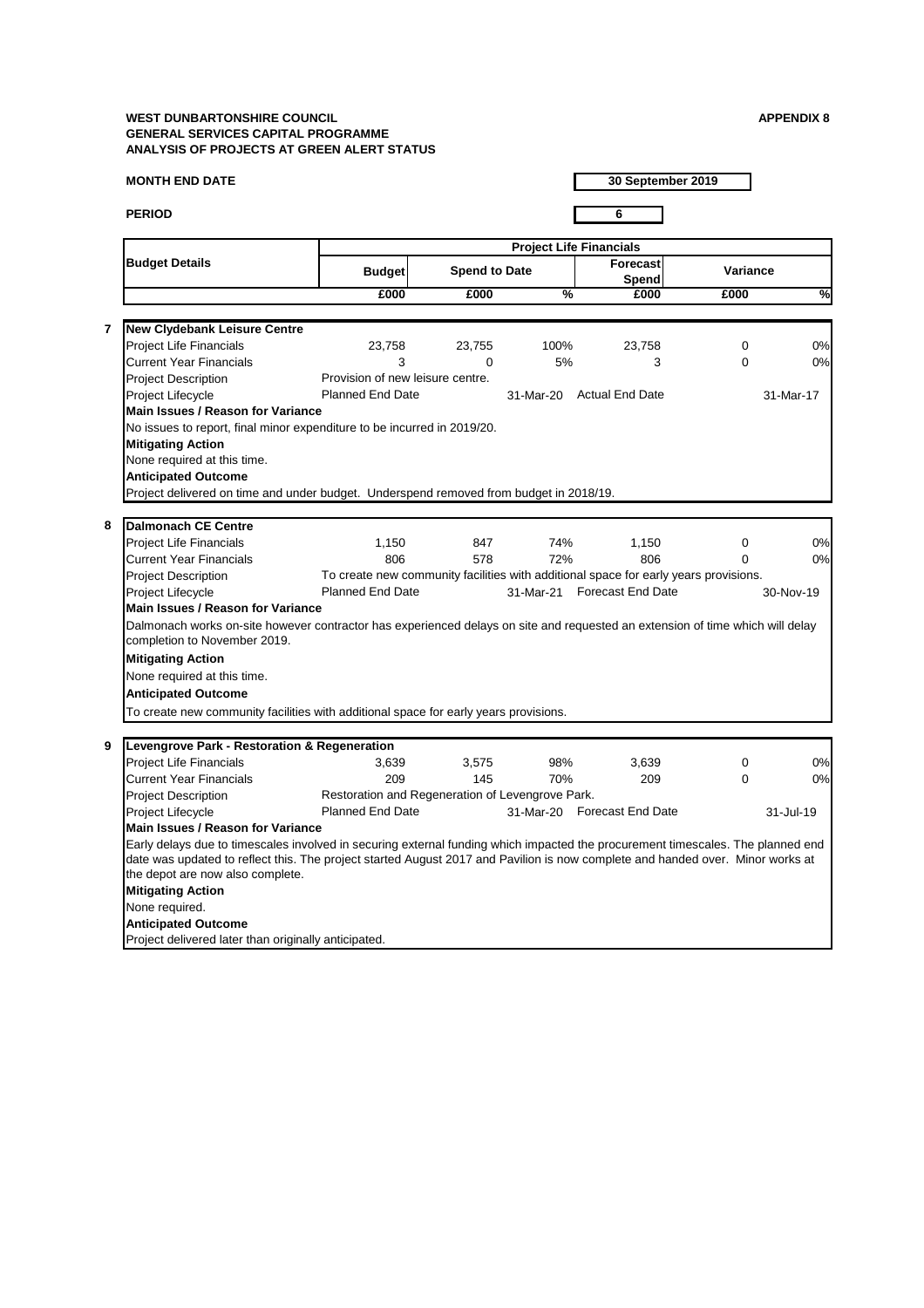## **MONTH END DATE**

**PERIOD 6**

**30 September 2019**

|         |                                                                                                                                                                                                                                                                                                                                                                                                                                                                                                                                                                           |                                                  |                      |               | <b>Project Life Financials</b>                                                                                                                                                  |                     |               |
|---------|---------------------------------------------------------------------------------------------------------------------------------------------------------------------------------------------------------------------------------------------------------------------------------------------------------------------------------------------------------------------------------------------------------------------------------------------------------------------------------------------------------------------------------------------------------------------------|--------------------------------------------------|----------------------|---------------|---------------------------------------------------------------------------------------------------------------------------------------------------------------------------------|---------------------|---------------|
|         | <b>Budget Details</b>                                                                                                                                                                                                                                                                                                                                                                                                                                                                                                                                                     | <b>Budget</b>                                    | <b>Spend to Date</b> |               | <b>Forecast</b><br><b>Spend</b>                                                                                                                                                 | <b>Variance</b>     |               |
|         |                                                                                                                                                                                                                                                                                                                                                                                                                                                                                                                                                                           | £000                                             | £000                 | $\frac{9}{6}$ | £000                                                                                                                                                                            | £000                | $\frac{8}{1}$ |
| 10      |                                                                                                                                                                                                                                                                                                                                                                                                                                                                                                                                                                           |                                                  |                      |               |                                                                                                                                                                                 |                     |               |
|         | Public non-adopted paths and roads                                                                                                                                                                                                                                                                                                                                                                                                                                                                                                                                        | 629                                              |                      | 28%           |                                                                                                                                                                                 |                     | 0%            |
|         | <b>Project Life Financials</b><br><b>Current Year Financials</b>                                                                                                                                                                                                                                                                                                                                                                                                                                                                                                          | 548                                              | 173<br>92            | 17%           | 629<br>548                                                                                                                                                                      | $\overline{0}$<br>0 | 0%            |
|         | <b>Project Description</b>                                                                                                                                                                                                                                                                                                                                                                                                                                                                                                                                                | in public parks, cemeteries and civic spaces.    |                      |               | Upgrades to drainage and lighting to enhance the lifespan of paths and roads within facilities                                                                                  |                     |               |
|         | Project Lifecycle<br><b>Main Issues / Reason for Variance</b>                                                                                                                                                                                                                                                                                                                                                                                                                                                                                                             | <b>Planned End Date</b>                          |                      | 31-Mar-20     | <b>Forecast End Date</b>                                                                                                                                                        |                     | 31-Mar-20     |
|         | Numerous projects have been identified that will be carried out using a combination of in-house resource and the Minor Civils<br>Framework. Works anticipated to start Autumn 2019 include projects at Milton Park, Chappleton Gardens and North Dalnottar<br>Cemetery. Full spend is expected in 2019/20.                                                                                                                                                                                                                                                                |                                                  |                      |               |                                                                                                                                                                                 |                     |               |
|         | <b>Mitigating Action</b>                                                                                                                                                                                                                                                                                                                                                                                                                                                                                                                                                  |                                                  |                      |               |                                                                                                                                                                                 |                     |               |
|         | Works to be complete as soon as possible.                                                                                                                                                                                                                                                                                                                                                                                                                                                                                                                                 |                                                  |                      |               |                                                                                                                                                                                 |                     |               |
|         | <b>Anticipated Outcome</b>                                                                                                                                                                                                                                                                                                                                                                                                                                                                                                                                                |                                                  |                      |               |                                                                                                                                                                                 |                     |               |
|         | Upgraded footpaths.                                                                                                                                                                                                                                                                                                                                                                                                                                                                                                                                                       |                                                  |                      |               |                                                                                                                                                                                 |                     |               |
| 11      |                                                                                                                                                                                                                                                                                                                                                                                                                                                                                                                                                                           |                                                  |                      |               |                                                                                                                                                                                 |                     |               |
|         | <b>Sports Facilities Upgrades</b>                                                                                                                                                                                                                                                                                                                                                                                                                                                                                                                                         | 167                                              |                      | 2%            | 167                                                                                                                                                                             |                     | 0%            |
|         | <b>Project Life Financials</b><br><b>Current Year Financials</b>                                                                                                                                                                                                                                                                                                                                                                                                                                                                                                          | 165                                              | 4<br>2               | 1%            | 165                                                                                                                                                                             | 0<br>$\mathbf 0$    | 0%            |
|         |                                                                                                                                                                                                                                                                                                                                                                                                                                                                                                                                                                           |                                                  |                      |               |                                                                                                                                                                                 |                     |               |
|         | <b>Project Description</b>                                                                                                                                                                                                                                                                                                                                                                                                                                                                                                                                                |                                                  |                      |               | Project is part of wider investment in sporting facilities and is dependent on match funding from<br>Sports Scotland. Agreement in principle to wider WDC strategic priorities. |                     |               |
|         | Project Lifecycle                                                                                                                                                                                                                                                                                                                                                                                                                                                                                                                                                         | <b>Planned End Date</b>                          |                      | 31-Mar-20     | <b>Forecast End Date</b>                                                                                                                                                        |                     | 31-Mar-20     |
|         | <b>Main Issues / Reason for Variance</b>                                                                                                                                                                                                                                                                                                                                                                                                                                                                                                                                  |                                                  |                      |               |                                                                                                                                                                                 |                     |               |
|         | The budget has been allocated for construction of 3 All weather tennis courts at Argyll Park. This project is estimated to cost<br>£0.165m and it was hopeful that with application to The Lawn Tennis Association, match funding would be received. However,<br>following discussions with The Lawn Tennis Association in April 2018 they have only offered 25% funding. Match funding of 25%<br>has been provided by Sports Scotland. The project has been tendered. However tenders have come in over budget so a value<br>engineering exercise is currently underway. |                                                  |                      |               |                                                                                                                                                                                 |                     |               |
|         | <b>Mitigating Action</b>                                                                                                                                                                                                                                                                                                                                                                                                                                                                                                                                                  |                                                  |                      |               |                                                                                                                                                                                 |                     |               |
|         | None available at this time.                                                                                                                                                                                                                                                                                                                                                                                                                                                                                                                                              |                                                  |                      |               |                                                                                                                                                                                 |                     |               |
|         | <b>Anticipated Outcome</b>                                                                                                                                                                                                                                                                                                                                                                                                                                                                                                                                                |                                                  |                      |               |                                                                                                                                                                                 |                     |               |
|         | To deliver project within budget albeit later than first anticipated.                                                                                                                                                                                                                                                                                                                                                                                                                                                                                                     |                                                  |                      |               |                                                                                                                                                                                 |                     |               |
|         |                                                                                                                                                                                                                                                                                                                                                                                                                                                                                                                                                                           |                                                  |                      |               |                                                                                                                                                                                 |                     |               |
| $12 \,$ | <b>Vale of Leven Cemetery Extension</b>                                                                                                                                                                                                                                                                                                                                                                                                                                                                                                                                   |                                                  |                      |               |                                                                                                                                                                                 |                     |               |
|         | <b>Project Life Financials</b><br><b>Current Year Financials</b>                                                                                                                                                                                                                                                                                                                                                                                                                                                                                                          | 650<br>485                                       | 165<br>$\mathbf 0$   | 25%<br>$0\%$  | 650<br>485                                                                                                                                                                      | $\mathbf 0$         | 0%<br>0%      |
|         | <b>Project Description</b>                                                                                                                                                                                                                                                                                                                                                                                                                                                                                                                                                | Extension of existing cemetery in Vale of Leven. |                      |               |                                                                                                                                                                                 | 0                   |               |
|         | Project Lifecycle                                                                                                                                                                                                                                                                                                                                                                                                                                                                                                                                                         | <b>Planned End Date</b>                          |                      |               | 31-Mar-20 Forecast End Date                                                                                                                                                     |                     | 31-Jul-20     |
|         | <b>Main Issues / Reason for Variance</b>                                                                                                                                                                                                                                                                                                                                                                                                                                                                                                                                  |                                                  |                      |               |                                                                                                                                                                                 |                     |               |
|         | Difficulties in purchasing the preferred site resulted in early delays to this project. Site investigation works on the preferred site are<br>now complete and the land was deemed suitable in October 2018. Negotiations are now complete and approval granted at<br>February IRED committee to purchase land. Legal are now in the process of working through a legal issue that has surfaced to<br>conclude the purchase. Once purchase is complete the project will go to tender.                                                                                     |                                                  |                      |               |                                                                                                                                                                                 |                     |               |
|         | <b>Mitigating Action</b>                                                                                                                                                                                                                                                                                                                                                                                                                                                                                                                                                  |                                                  |                      |               |                                                                                                                                                                                 |                     |               |
|         | Opportunities to mitigate are limited due to ongoing discussions with regards to purchase of land.                                                                                                                                                                                                                                                                                                                                                                                                                                                                        |                                                  |                      |               |                                                                                                                                                                                 |                     |               |

# **Anticipated Outcome**

A suitable site has been identified and is in the process of being purchased to provide a sustainable burial environment, the project will be delivered on budget albeit later than originally planned.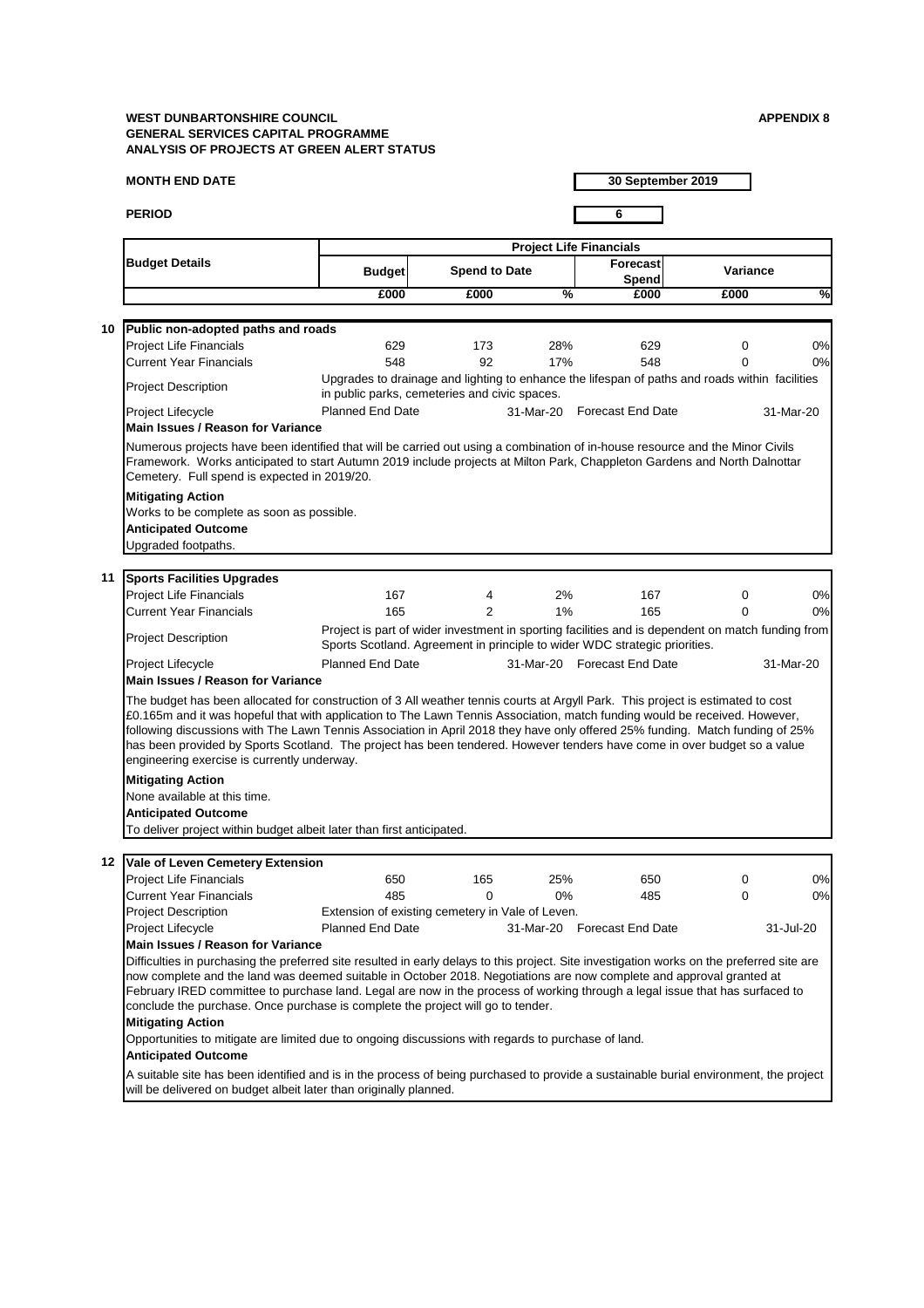## **MONTH END DATE**

**PERIOD 6**

**30 September 2019**

|    | <b>Project Life Financials</b>                                                                                                                                                 |                                            |                      |               |                                                                          |                 |            |  |  |  |  |
|----|--------------------------------------------------------------------------------------------------------------------------------------------------------------------------------|--------------------------------------------|----------------------|---------------|--------------------------------------------------------------------------|-----------------|------------|--|--|--|--|
|    | <b>Budget Details</b>                                                                                                                                                          | <b>Budget</b>                              | <b>Spend to Date</b> |               | Forecast<br>Spend                                                        | <b>Variance</b> |            |  |  |  |  |
|    |                                                                                                                                                                                | £000                                       | £000                 | $\frac{9}{6}$ | £000                                                                     | £000            | $\sqrt{2}$ |  |  |  |  |
|    |                                                                                                                                                                                |                                            |                      |               |                                                                          |                 |            |  |  |  |  |
| 13 | New Sports Changing Facility Dumbarton West (Old OLSP site)                                                                                                                    |                                            |                      |               |                                                                          |                 |            |  |  |  |  |
|    | <b>Project Life Financials</b>                                                                                                                                                 | 350                                        | 3                    | $1\%$         | 350                                                                      | 0               | 0%         |  |  |  |  |
|    | <b>Current Year Financials</b>                                                                                                                                                 | 333                                        | 3                    | 0%            | 316                                                                      | (17)            | 0%         |  |  |  |  |
|    | <b>Project Description</b>                                                                                                                                                     |                                            |                      |               | New Sports Changing Facility Dumbarton West (Old OLSP site).             |                 |            |  |  |  |  |
|    | Project Lifecycle<br><b>Main Issues / Reason for Variance</b>                                                                                                                  | <b>Planned End Date</b>                    |                      |               | 31-Mar-21 Forecast End Date                                              |                 | 31-Mar-21  |  |  |  |  |
|    | Demolition is complete and site investigation works are underway. Planning permission has been submitted and start date of                                                     |                                            |                      |               |                                                                          |                 |            |  |  |  |  |
|    | construction works to be confirmed. Pitch works carried out between March and May 2019 with retentions due May 2020 therefore<br>£0.017m required to be rephased into 2020/21. |                                            |                      |               |                                                                          |                 |            |  |  |  |  |
|    | <b>Mitigating Action</b>                                                                                                                                                       |                                            |                      |               |                                                                          |                 |            |  |  |  |  |
|    |                                                                                                                                                                                |                                            |                      |               |                                                                          |                 |            |  |  |  |  |
|    | Continue to liaise with consultancy services to take the project forward and prevent further delay.<br><b>Anticipated Outcome</b>                                              |                                            |                      |               |                                                                          |                 |            |  |  |  |  |
|    | To deliver new sports changing facility, on time albeit over budget.                                                                                                           |                                            |                      |               |                                                                          |                 |            |  |  |  |  |
|    |                                                                                                                                                                                |                                            |                      |               |                                                                          |                 |            |  |  |  |  |
| 14 | <b>New Sports Changing Facility at Duntocher</b>                                                                                                                               |                                            |                      |               |                                                                          |                 |            |  |  |  |  |
|    | <b>Project Life Financials</b>                                                                                                                                                 | 300                                        | 3                    | $1\%$         | 300                                                                      | 0               | 0%         |  |  |  |  |
|    | <b>Current Year Financials</b>                                                                                                                                                 | 300                                        | 3                    | 0%            | 285                                                                      | (15)            | $-5%$      |  |  |  |  |
|    | <b>Project Description</b>                                                                                                                                                     | New Sports Changing Facility at Duntocher. |                      |               |                                                                          |                 |            |  |  |  |  |
|    | Project Lifecycle                                                                                                                                                              | <b>Planned End Date</b>                    |                      | 31-Mar-20     | <b>Forecast End Date</b>                                                 |                 | 31-Mar-20  |  |  |  |  |
|    | <b>Main Issues / Reason for Variance</b>                                                                                                                                       |                                            |                      |               |                                                                          |                 |            |  |  |  |  |
|    | Work is anticipated to start December 2019 pending planning permission being granted. Retentions are required to be rephased to                                                |                                            |                      |               |                                                                          |                 |            |  |  |  |  |
|    | 2020/21.                                                                                                                                                                       |                                            |                      |               |                                                                          |                 |            |  |  |  |  |
|    | <b>Mitigating Action</b>                                                                                                                                                       |                                            |                      |               |                                                                          |                 |            |  |  |  |  |
|    | Continue to liaise with consultancy services to take the project forward and prevent further delay.                                                                            |                                            |                      |               |                                                                          |                 |            |  |  |  |  |
|    | <b>Anticipated Outcome</b>                                                                                                                                                     |                                            |                      |               |                                                                          |                 |            |  |  |  |  |
|    | New sports facility within budget but albeit later than first anticipated.                                                                                                     |                                            |                      |               |                                                                          |                 |            |  |  |  |  |
|    |                                                                                                                                                                                |                                            |                      |               |                                                                          |                 |            |  |  |  |  |
| 15 | <b>Auld Street Clydebank - Bond</b>                                                                                                                                            |                                            |                      |               |                                                                          |                 |            |  |  |  |  |
|    | <b>Project Life Financials</b>                                                                                                                                                 | 400                                        | 212                  | 53%           | 400                                                                      | 0               | 0%         |  |  |  |  |
|    | <b>Current Year Financials</b>                                                                                                                                                 | 188                                        | $\Omega$             | $0\%$         | 188                                                                      | 0               | 0%         |  |  |  |  |
|    | <b>Project Description</b>                                                                                                                                                     |                                            |                      |               | Completion of roadworks associated with Auld Street housing development. |                 |            |  |  |  |  |
|    | <b>Project Lifecycle</b>                                                                                                                                                       | <b>Planned End Date</b>                    |                      |               | 31-Mar-20 Forecast End Date                                              |                 | 31-Mar-20  |  |  |  |  |
|    | <b>Main Issues / Reason for Variance</b>                                                                                                                                       |                                            |                      |               |                                                                          |                 |            |  |  |  |  |
|    | The timing of further works have been dependent on the progress of the builder on site, as the Council cannot proceed until the                                                |                                            |                      |               |                                                                          |                 |            |  |  |  |  |
|    | builder substantially completes his works. Officers are currently awaiting confirmation of completion, after which the Council works                                           |                                            |                      |               |                                                                          |                 |            |  |  |  |  |

| Cycling, Walking and Safer Streets<br>16                    |                                   |          |                                                                                                |                          |   |           |  |  |  |  |
|-------------------------------------------------------------|-----------------------------------|----------|------------------------------------------------------------------------------------------------|--------------------------|---|-----------|--|--|--|--|
| <b>Project Life Financials</b>                              | 117                               | $\Omega$ | $0\%$                                                                                          | 117                      | 0 | 0%        |  |  |  |  |
| <b>Current Year Financials</b>                              | 117                               |          | $0\%$                                                                                          | 117                      | 0 | 0%        |  |  |  |  |
| <b>Project Description</b>                                  | within West Dunbartonshire.       |          | Introduction of enhanced walking routes and traffic calming schemes to introduce safer streets |                          |   |           |  |  |  |  |
| <b>Project Lifecycle</b>                                    | <b>Planned End Date</b>           |          | 31-Mar-20                                                                                      | <b>Forecast End Date</b> |   | 31-Mar-20 |  |  |  |  |
|                                                             | Main Issues / Reason for Variance |          |                                                                                                |                          |   |           |  |  |  |  |
| No issues to report.                                        |                                   |          |                                                                                                |                          |   |           |  |  |  |  |
| <b>Mitigating Action</b>                                    |                                   |          |                                                                                                |                          |   |           |  |  |  |  |
| Aiming to complete works as soon as possible.               |                                   |          |                                                                                                |                          |   |           |  |  |  |  |
| <b>Anticipated Outcome</b>                                  |                                   |          |                                                                                                |                          |   |           |  |  |  |  |
| Works complete within budget albeit later than anticipated. |                                   |          |                                                                                                |                          |   |           |  |  |  |  |

# **Anticipated Outcome**

Works complete within budget albeit later than anticipated.

can proceed. It is anticipated at this time works will commence autumn 2019 and complete in 2019/20.

# **Mitigating Action**

None available due to dependency on 3rd party contractor.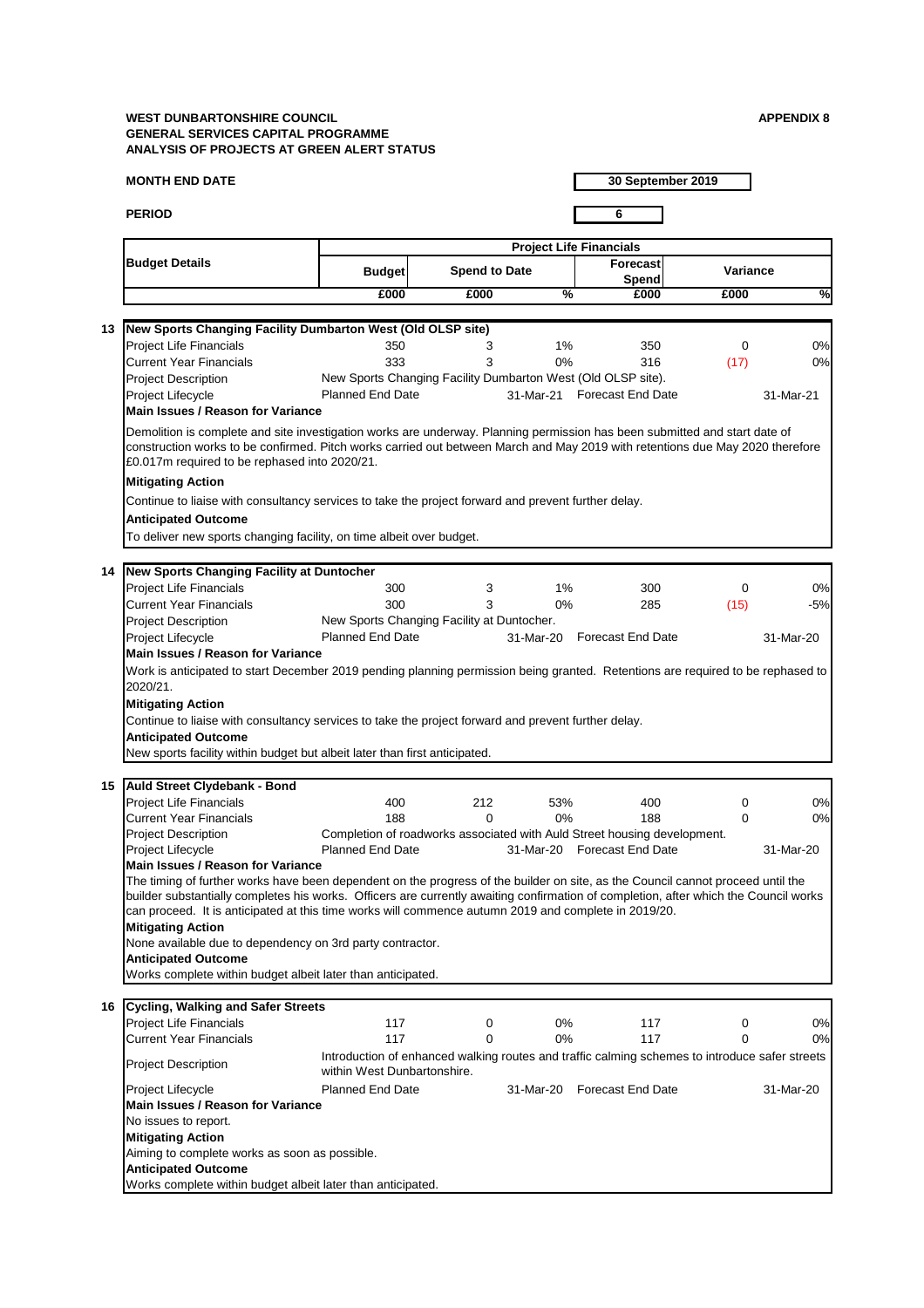# **MONTH END DATE**

**PERIOD 6**

**30 September 2019**

|                                                                                                                                    |                                                                                                                              | <b>Project Life Financials</b> |               |                                                                                                |                 |           |  |  |  |
|------------------------------------------------------------------------------------------------------------------------------------|------------------------------------------------------------------------------------------------------------------------------|--------------------------------|---------------|------------------------------------------------------------------------------------------------|-----------------|-----------|--|--|--|
| <b>Budget Details</b>                                                                                                              | <b>Budget</b>                                                                                                                | <b>Spend to Date</b>           |               | Forecast<br>Spend                                                                              | <b>Variance</b> |           |  |  |  |
|                                                                                                                                    | £000                                                                                                                         | £000                           | $\frac{0}{2}$ | £000                                                                                           | £000            | ℅         |  |  |  |
|                                                                                                                                    |                                                                                                                              |                                |               |                                                                                                |                 |           |  |  |  |
| <b>Footways/Cycle Path Upgrades</b><br>17                                                                                          |                                                                                                                              |                                |               |                                                                                                |                 |           |  |  |  |
| <b>Project Life Financials</b>                                                                                                     | 206                                                                                                                          | 5                              | 2%            | 206                                                                                            | 0               | 0%        |  |  |  |
| <b>Current Year Financials</b>                                                                                                     | 206                                                                                                                          | 5                              | 2%            | 206                                                                                            | 0               | 0%        |  |  |  |
| <b>Project Description</b>                                                                                                         |                                                                                                                              |                                |               | Renewal and/or enhancement of failed footpaths/cycle paths through West Dunbartonshire.        |                 |           |  |  |  |
| Project Lifecycle                                                                                                                  | <b>Planned End Date</b>                                                                                                      |                                |               | 31-Mar-20 Forecast End Date                                                                    |                 | 31-Mar-20 |  |  |  |
| <b>Main Issues / Reason for Variance</b>                                                                                           |                                                                                                                              |                                |               |                                                                                                |                 |           |  |  |  |
|                                                                                                                                    | Proposed works at Park Street were postponed due to Network Rail road closure. Works now planned for 2019/20 include part of |                                |               |                                                                                                |                 |           |  |  |  |
| the A82 footway and the resurface of Glasgow Road from St James Retail Park to Greenhead Road. This work will be                   |                                                                                                                              |                                |               |                                                                                                |                 |           |  |  |  |
| programmed during school recess so at this time anticipated for the school October break.                                          |                                                                                                                              |                                |               |                                                                                                |                 |           |  |  |  |
| <b>Mitigating Action</b>                                                                                                           |                                                                                                                              |                                |               |                                                                                                |                 |           |  |  |  |
| None required at this time.                                                                                                        |                                                                                                                              |                                |               |                                                                                                |                 |           |  |  |  |
| <b>Anticipated Outcome</b>                                                                                                         |                                                                                                                              |                                |               |                                                                                                |                 |           |  |  |  |
| Project completed within budget.                                                                                                   |                                                                                                                              |                                |               |                                                                                                |                 |           |  |  |  |
|                                                                                                                                    |                                                                                                                              |                                |               |                                                                                                |                 |           |  |  |  |
| Infrastructure - Flooding<br>18                                                                                                    |                                                                                                                              |                                |               |                                                                                                |                 |           |  |  |  |
| <b>Project Life Financials</b>                                                                                                     | 161                                                                                                                          | $\mathbf 0$                    | $0\%$         | 161                                                                                            | 0               | 0%        |  |  |  |
| <b>Current Year Financials</b>                                                                                                     | 161                                                                                                                          | 0                              | $0\%$         | 161                                                                                            | 0               | 0%        |  |  |  |
| <b>Project Description</b>                                                                                                         |                                                                                                                              |                                |               | Essential renewal of failed drainage assets to minimise flood risk within West Dunbartonshire. |                 |           |  |  |  |
| Project Lifecycle                                                                                                                  | <b>Planned End Date</b>                                                                                                      |                                | 31-Mar-20     | <b>Forecast End Date</b>                                                                       |                 | 31-Mar-20 |  |  |  |
| <b>Main Issues / Reason for Variance</b>                                                                                           |                                                                                                                              |                                |               |                                                                                                |                 |           |  |  |  |
| Livingstone Street flooding works due to be carried out prior to scheduled resurfacing, which is dependent on the permission being |                                                                                                                              |                                |               |                                                                                                |                 |           |  |  |  |
| granted by new filling station. Several other schemes have been identified to utilise budget, including Drymen Road Balloch        |                                                                                                                              |                                |               |                                                                                                |                 |           |  |  |  |
| drainage works. Works packages to be issued through civil framework and quick quote as required.                                   |                                                                                                                              |                                |               |                                                                                                |                 |           |  |  |  |
| <b>Mitigating Action</b>                                                                                                           |                                                                                                                              |                                |               |                                                                                                |                 |           |  |  |  |
| None required at this time.                                                                                                        |                                                                                                                              |                                |               |                                                                                                |                 |           |  |  |  |
| <b>Anticipated Outcome</b>                                                                                                         |                                                                                                                              |                                |               |                                                                                                |                 |           |  |  |  |
| Project completed within budget.                                                                                                   |                                                                                                                              |                                |               |                                                                                                |                 |           |  |  |  |
|                                                                                                                                    |                                                                                                                              |                                |               |                                                                                                |                 |           |  |  |  |
| <b>Infrastructure - Roads</b><br>19                                                                                                |                                                                                                                              |                                |               |                                                                                                |                 |           |  |  |  |
| <b>Project Life Financials</b>                                                                                                     | 5,478                                                                                                                        | 2,166                          | 40%           | 5,478                                                                                          | 0               | 0%        |  |  |  |
| <b>Current Year Financials</b>                                                                                                     | 5,478                                                                                                                        | 2,166                          | 40%           | 5,478                                                                                          | $\mathbf 0$     | 0%        |  |  |  |
| <b>Project Description</b>                                                                                                         | Infrastructure - Roads.                                                                                                      |                                |               |                                                                                                |                 |           |  |  |  |
| Project Lifecycle                                                                                                                  | <b>Planned End Date</b>                                                                                                      |                                |               | 31-Mar-20 Forecast End Date                                                                    |                 | 31-Mar-20 |  |  |  |
| <b>Main Issues / Reason for Variance</b>                                                                                           |                                                                                                                              |                                |               |                                                                                                |                 |           |  |  |  |
| There is a full programme of resurfacing works for 2019/20 which will utilise this budget, with works progressing to plan.         |                                                                                                                              |                                |               |                                                                                                |                 |           |  |  |  |
| <b>Mitigating Action</b>                                                                                                           |                                                                                                                              |                                |               |                                                                                                |                 |           |  |  |  |

| A813 Road Improvement Phase 2<br>20 |                                |   |       |                             |   |           |
|-------------------------------------|--------------------------------|---|-------|-----------------------------|---|-----------|
| <b>Project Life Financials</b>      | 2,325                          | 0 | $0\%$ | 2,325                       | 0 | 0%        |
| <b>Current Year Financials</b>      | 0                              |   | $0\%$ | 0                           | 0 | 0%        |
| <b>Project Description</b>          | A813 Road Improvement Phase 2. |   |       |                             |   |           |
| <b>Project Lifecycle</b>            | <b>Planned End Date</b>        |   |       | 31-Mar-26 Forecast End Date |   | 31-Mar-26 |
| Main Issues / Reason for Variance   |                                |   |       |                             |   |           |
| No issues to report.                |                                |   |       |                             |   |           |
| <b>Mitigating Action</b>            |                                |   |       |                             |   |           |
| None required at this time.         |                                |   |       |                             |   |           |
| <b>Anticipated Outcome</b>          |                                |   |       |                             |   |           |
| To provide an improved A813.        |                                |   |       |                             |   |           |

None required at this time.

### **Anticipated Outcome**

Project completed on time and within budget.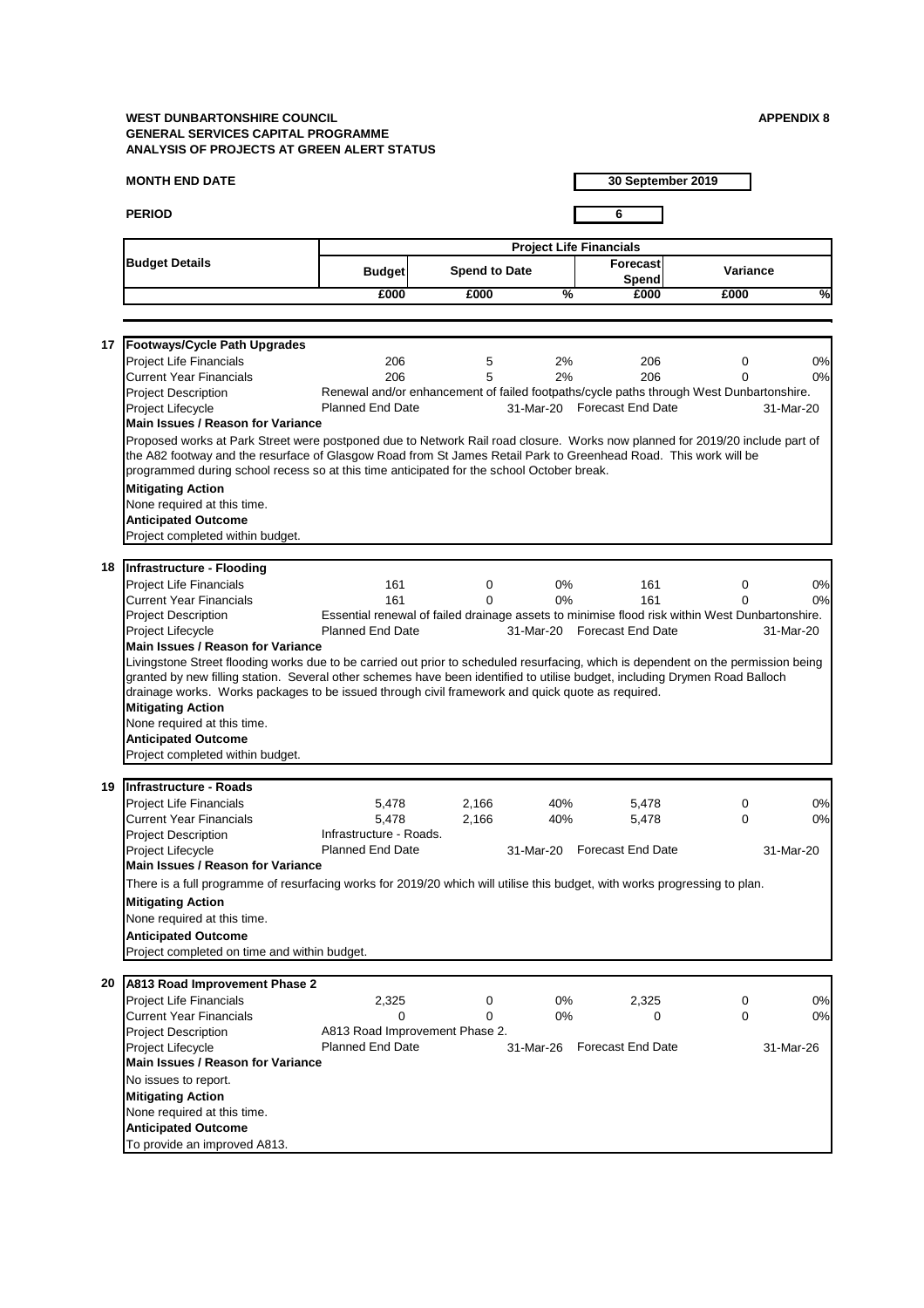## **MONTH END DATE**

**PERIOD 6**

**30 September 2019**

|    |                                                                                                                                                                                                                                                                                                                                                                                                                                                                    |                                         |                      |               | <b>Project Life Financials</b>                                                                |                 |           |
|----|--------------------------------------------------------------------------------------------------------------------------------------------------------------------------------------------------------------------------------------------------------------------------------------------------------------------------------------------------------------------------------------------------------------------------------------------------------------------|-----------------------------------------|----------------------|---------------|-----------------------------------------------------------------------------------------------|-----------------|-----------|
|    | <b>Budget Details</b>                                                                                                                                                                                                                                                                                                                                                                                                                                              | <b>Budget</b>                           | <b>Spend to Date</b> |               | Forecast<br>Spend                                                                             | <b>Variance</b> |           |
|    |                                                                                                                                                                                                                                                                                                                                                                                                                                                                    | £000                                    | £000                 | $\frac{9}{6}$ | £000                                                                                          | £000            | %         |
|    |                                                                                                                                                                                                                                                                                                                                                                                                                                                                    |                                         |                      |               |                                                                                               |                 |           |
| 21 | <b>A811 Infrastructure Works</b>                                                                                                                                                                                                                                                                                                                                                                                                                                   |                                         |                      |               |                                                                                               |                 |           |
|    | <b>Project Life Financials</b>                                                                                                                                                                                                                                                                                                                                                                                                                                     | 1,500                                   | 1,386                | 92%           | 1,500                                                                                         | $\mathbf 0$     | 0%        |
|    | <b>Current Year Financials</b>                                                                                                                                                                                                                                                                                                                                                                                                                                     | 274                                     | 160                  | 59%           | 274                                                                                           | $\overline{0}$  | 0%        |
|    | <b>Project Description</b>                                                                                                                                                                                                                                                                                                                                                                                                                                         | A811 Infrastructure Works.              |                      |               |                                                                                               |                 |           |
|    | Project Lifecycle                                                                                                                                                                                                                                                                                                                                                                                                                                                  | <b>Planned End Date</b>                 |                      | 31-Mar-20     | <b>Forecast End Date</b>                                                                      |                 | 31-Mar-20 |
|    | <b>Main Issues / Reason for Variance</b>                                                                                                                                                                                                                                                                                                                                                                                                                           |                                         |                      |               |                                                                                               |                 |           |
|    | Road reconstruction requirements spanning Drymen Road, Balloch to Kilmaronock Church have been identified with infrastructure<br>improvement with new drainage. Project was underway in 2018 and resurfacing works have now been completed. Signage review<br>also now completed and remainder of the works will be carried out in autumn 2019.                                                                                                                    |                                         |                      |               |                                                                                               |                 |           |
|    | <b>Mitigating Action</b>                                                                                                                                                                                                                                                                                                                                                                                                                                           |                                         |                      |               |                                                                                               |                 |           |
|    | None required at this time.                                                                                                                                                                                                                                                                                                                                                                                                                                        |                                         |                      |               |                                                                                               |                 |           |
|    | <b>Anticipated Outcome</b>                                                                                                                                                                                                                                                                                                                                                                                                                                         |                                         |                      |               |                                                                                               |                 |           |
|    | Project will be delivered on time and within budget with slippage related to retention payments only.                                                                                                                                                                                                                                                                                                                                                              |                                         |                      |               |                                                                                               |                 |           |
| 22 | Protective overcoating to 4 over bridges River Leven                                                                                                                                                                                                                                                                                                                                                                                                               |                                         |                      |               |                                                                                               |                 |           |
|    | <b>Project Life Financials</b>                                                                                                                                                                                                                                                                                                                                                                                                                                     | 1,080                                   | 0                    | $0\%$         | 1,080                                                                                         | $\overline{0}$  | 0%        |
|    | <b>Current Year Financials</b>                                                                                                                                                                                                                                                                                                                                                                                                                                     | 270                                     | $\Omega$             | $0\%$         | 270                                                                                           | $\overline{0}$  | 0%        |
|    | <b>Project Description</b>                                                                                                                                                                                                                                                                                                                                                                                                                                         | To overcoat 4 bridges over River Leven. |                      |               |                                                                                               |                 |           |
|    | Project Lifecycle                                                                                                                                                                                                                                                                                                                                                                                                                                                  | <b>Planned End Date</b>                 |                      | 31-Mar-25     | <b>Forecast End Date</b>                                                                      |                 | 31-Mar-25 |
|    | <b>Main Issues / Reason for Variance</b>                                                                                                                                                                                                                                                                                                                                                                                                                           |                                         |                      |               |                                                                                               |                 |           |
|    | Remedial work required to Bonhill Bridge, Dumbarton Bridge, Artizan Bridge and Footbridge from Renton to Vale of Leven Industrial<br>Estate. Works have been delayed due to a longer than expected procurement process with preparation of tender documentation<br>taking longer the anticipated and the time taken to prepare the work packages required for the structures. Physical works<br>anticipated to commence late 2019/20, with retentions due 2020/21. |                                         |                      |               |                                                                                               |                 |           |
|    | <b>Mitigating Action</b><br>None available at this time.<br><b>Anticipated Outcome</b><br>Project to be delivered in line with capital plan refresh and within budget.                                                                                                                                                                                                                                                                                             |                                         |                      |               |                                                                                               |                 |           |
| 23 | Strathclyde Partnership for Transport - Bus, cycling and walking infrastructure improvements & Park and Rides                                                                                                                                                                                                                                                                                                                                                      |                                         |                      |               |                                                                                               |                 |           |
|    | <b>Project Life Financials</b>                                                                                                                                                                                                                                                                                                                                                                                                                                     | 550                                     |                      | $0\%$         | 550                                                                                           | 0               | 0%        |
|    | <b>Current Year Financials</b>                                                                                                                                                                                                                                                                                                                                                                                                                                     | 550                                     |                      | 0%            | 550                                                                                           | 0               | 0%        |
|    | <b>Project Description</b>                                                                                                                                                                                                                                                                                                                                                                                                                                         |                                         |                      |               | Strathclyde Partnership for Transport - Bus, cycling and walking infrastructure improvements. |                 |           |
|    | Project Lifecycle                                                                                                                                                                                                                                                                                                                                                                                                                                                  | <b>Planned End Date</b>                 |                      |               | 31-Mar-20 Forecast End Date                                                                   |                 | 31-Mar-20 |
|    | <b>Main Issues / Reason for Variance</b>                                                                                                                                                                                                                                                                                                                                                                                                                           |                                         |                      |               |                                                                                               |                 |           |

With regards to A814 congestion reduction measures, works planned for 2019/20 include congestion measures on the A814 which have commenced mid August 2019 and are ongoing. With regards to Bus infrastructure improvements, high borders at bus stops works progressing throughout WDC and are due to complete by year end March district wide.

# **Mitigating Action**

None Required at this time as request being made to carry forward funds to 2019/20.

# **Anticipated Outcome**

To deliver improved specified, bus, cycling and walking routes within West Dunbartonshire.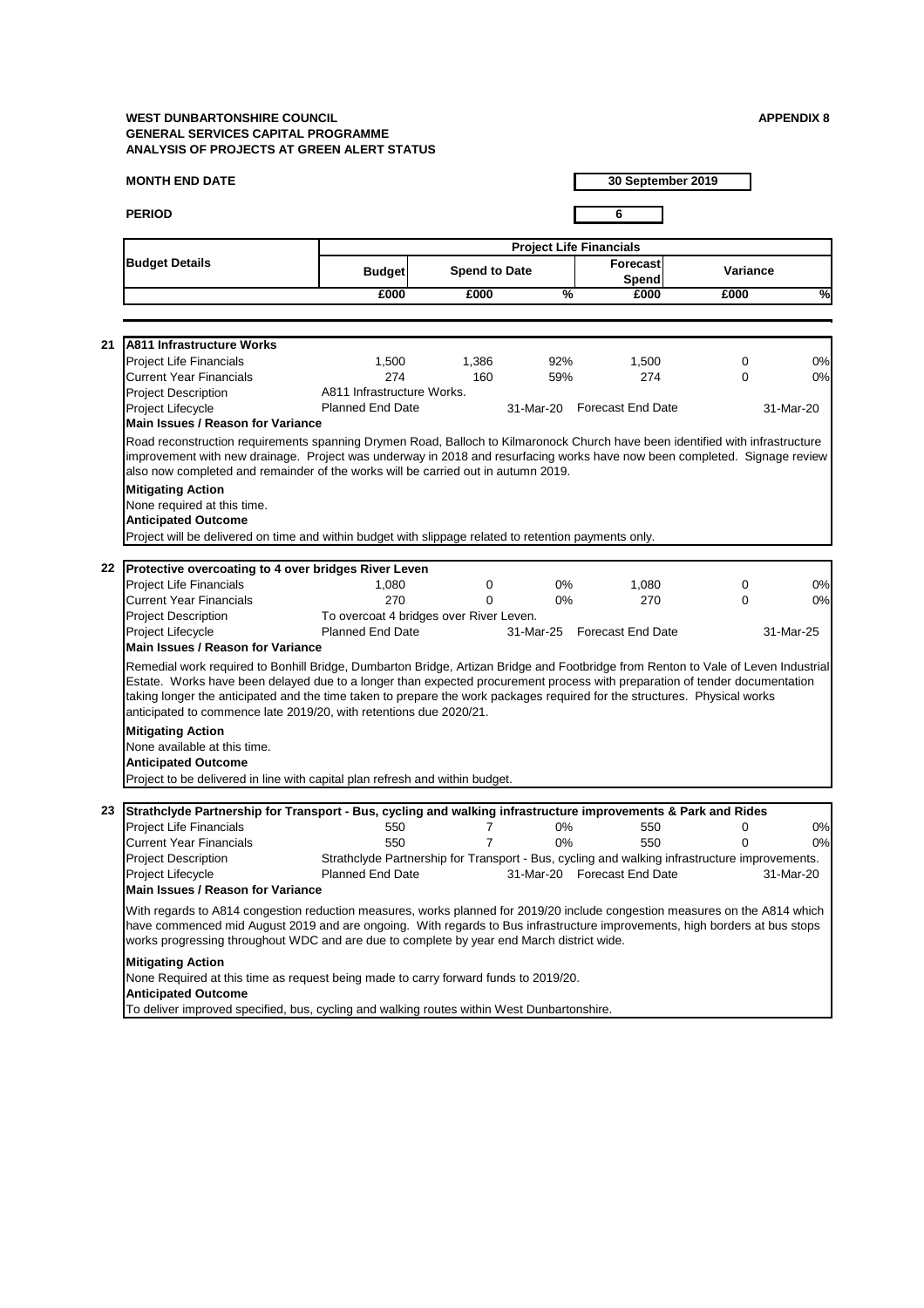## **MONTH END DATE**

**PERIOD 6**

**30 September 2019**

|    |                                                                                                                                                                                             |                                                           |                      |               | <b>Project Life Financials</b>                                                               |                 |                          |  |  |  |
|----|---------------------------------------------------------------------------------------------------------------------------------------------------------------------------------------------|-----------------------------------------------------------|----------------------|---------------|----------------------------------------------------------------------------------------------|-----------------|--------------------------|--|--|--|
|    | <b>Budget Details</b>                                                                                                                                                                       | <b>Budget</b>                                             | <b>Spend to Date</b> |               | Forecast<br><b>Spend</b>                                                                     | <b>Variance</b> |                          |  |  |  |
|    |                                                                                                                                                                                             | £000                                                      | £000                 | $\frac{9}{6}$ | £000                                                                                         | £000            | $\overline{\frac{9}{6}}$ |  |  |  |
|    |                                                                                                                                                                                             |                                                           |                      |               |                                                                                              |                 |                          |  |  |  |
| 24 | İStrathleven Park and Ride Car Park                                                                                                                                                         |                                                           |                      |               |                                                                                              |                 |                          |  |  |  |
|    | <b>Project Life Financials</b>                                                                                                                                                              | 285                                                       | 290                  | 102%          | 290                                                                                          | 5               | 2%                       |  |  |  |
|    | <b>Current Year Financials</b>                                                                                                                                                              | 35                                                        | 40                   | 113%          | 40                                                                                           | 5               | 14%                      |  |  |  |
|    | Provision of additional car parking off Strathleven Place adjoining Church car Park. To be<br><b>Project Description</b><br>utilised as park and ride and overflow for town centre parking. |                                                           |                      |               |                                                                                              |                 |                          |  |  |  |
|    | Project Lifecycle                                                                                                                                                                           | <b>Planned End Date</b>                                   |                      |               | 31-Mar-20 Forecast End Date                                                                  |                 | 30-Apr-19                |  |  |  |
|    | <b>Main Issues / Reason for Variance</b>                                                                                                                                                    |                                                           |                      |               |                                                                                              |                 |                          |  |  |  |
|    | Project now complete.                                                                                                                                                                       |                                                           |                      |               |                                                                                              |                 |                          |  |  |  |
|    | <b>Mitigating Action</b>                                                                                                                                                                    |                                                           |                      |               |                                                                                              |                 |                          |  |  |  |
|    | None Required at this time.                                                                                                                                                                 |                                                           |                      |               |                                                                                              |                 |                          |  |  |  |
|    | <b>Anticipated Outcome</b>                                                                                                                                                                  |                                                           |                      |               |                                                                                              |                 |                          |  |  |  |
|    | Project completed albeit later than anticipated.                                                                                                                                            |                                                           |                      |               |                                                                                              |                 |                          |  |  |  |
|    |                                                                                                                                                                                             |                                                           |                      |               |                                                                                              |                 |                          |  |  |  |
| 25 | Street lighting and associated electrical infrastructure                                                                                                                                    |                                                           |                      |               |                                                                                              |                 |                          |  |  |  |
|    | <b>Project Life Financials</b>                                                                                                                                                              | 209                                                       | 82                   | 39%           | 209                                                                                          | 0               | 0%                       |  |  |  |
|    | <b>Current Year Financials</b>                                                                                                                                                              | 187                                                       | 60                   | 32%           | 187                                                                                          | $\mathbf 0$     | 0%                       |  |  |  |
|    | <b>Project Description</b>                                                                                                                                                                  | Street lighting and associated electrical infrastructure. |                      |               |                                                                                              |                 |                          |  |  |  |
|    | Project Lifecycle                                                                                                                                                                           | <b>Planned End Date</b>                                   |                      |               | 31-Mar-20 Forecast End Date                                                                  |                 | 31-Mar-20                |  |  |  |
|    | <b>Main Issues / Reason for Variance</b>                                                                                                                                                    |                                                           |                      |               |                                                                                              |                 |                          |  |  |  |
|    | Work is being carried out in house and will be supplemented via external contractors through quick quote in 2019/20.                                                                        |                                                           |                      |               |                                                                                              |                 |                          |  |  |  |
|    | <b>Mitigating Action</b>                                                                                                                                                                    |                                                           |                      |               |                                                                                              |                 |                          |  |  |  |
|    | None available.                                                                                                                                                                             |                                                           |                      |               |                                                                                              |                 |                          |  |  |  |
|    | <b>Anticipated Outcome</b>                                                                                                                                                                  |                                                           |                      |               |                                                                                              |                 |                          |  |  |  |
|    | Project completed on time and within budget.                                                                                                                                                |                                                           |                      |               |                                                                                              |                 |                          |  |  |  |
|    |                                                                                                                                                                                             |                                                           |                      |               |                                                                                              |                 |                          |  |  |  |
| 26 | Turnberry Homes - traffic calming/ management at Turnberry housing development off Castle Road                                                                                              |                                                           |                      |               |                                                                                              |                 |                          |  |  |  |
|    | <b>Project Life Financials</b>                                                                                                                                                              | 60                                                        | 53                   | 88%           | 60                                                                                           | 0               | 0%                       |  |  |  |
|    | <b>Current Year Financials</b>                                                                                                                                                              | 7                                                         | 0                    | 0%            | 7                                                                                            | 0               | 0%                       |  |  |  |
|    | <b>Project Description</b>                                                                                                                                                                  |                                                           |                      |               | Funding has been received from Turnberry Homes and will be used to introduce traffic calming |                 |                          |  |  |  |
|    | Project Lifecycle                                                                                                                                                                           | <b>Planned End Date</b>                                   |                      |               | 31-Mar-20 Forecast End Date                                                                  |                 | 31-Mar-20                |  |  |  |
|    | <b>Main Issues / Reason for Variance</b>                                                                                                                                                    |                                                           |                      |               |                                                                                              |                 |                          |  |  |  |
|    | Plans have been re-phased to carry out works in conjunction with Park St to Dumbarton East Train Station, which have now been<br>rescheduled to 2019/20 due to prioritisation of resources. |                                                           |                      |               |                                                                                              |                 |                          |  |  |  |
|    |                                                                                                                                                                                             |                                                           |                      |               |                                                                                              |                 |                          |  |  |  |
|    | <b>Mitigating Action</b>                                                                                                                                                                    |                                                           |                      |               |                                                                                              |                 |                          |  |  |  |
|    | Officers will continue to work with Procurement regarding contractual issues.<br><b>Anticipated Outcome</b>                                                                                 |                                                           |                      |               |                                                                                              |                 |                          |  |  |  |
|    | Project to be finalised in conjunction with Dumbarton East - Park St to Dumbarton East Train Station pathway.                                                                               |                                                           |                      |               |                                                                                              |                 |                          |  |  |  |

Funding of £0.170m has been awarded from Transport Scotland for the installation of Rapid Charge electrical car charging points. Locations have been confirmed for Kilbowie Road Clydebank Park & Ride and Woodyard Road in Dumbarton, with consideration to an electrical charging point at Vale of Leven Park & Ride. The intention is also to install a charging point at a Richmond Street Depot. Procurement options are being explored in conjunction with shared service partners and full spend anticipated in 2019/20.

| 27 | <b>Electrical Charging Points - Rapid Charge</b> |                                                                                                        |           |                          |           |
|----|--------------------------------------------------|--------------------------------------------------------------------------------------------------------|-----------|--------------------------|-----------|
|    | <b>Project Life Financials</b>                   | 170                                                                                                    | 0%        | 170                      | 0%        |
|    | <b>Current Year Financials</b>                   | 170                                                                                                    | 0%        | 170                      | 0%        |
|    | <b>Project Description</b>                       | Funding has been awarded from Transport Scotland for the Installation of electrical charging<br>points |           |                          |           |
|    | <b>Project Lifecycle</b>                         | <b>Planned End Date</b>                                                                                | 31-Mar-20 | <b>Forecast End Date</b> | 31-Mar-20 |
|    | Main Issues / Reason for Variance                |                                                                                                        |           |                          |           |

## **Mitigating Action**

None required at this time.

## **Anticipated Outcome**

Installation of rapid charge electrical car charging points.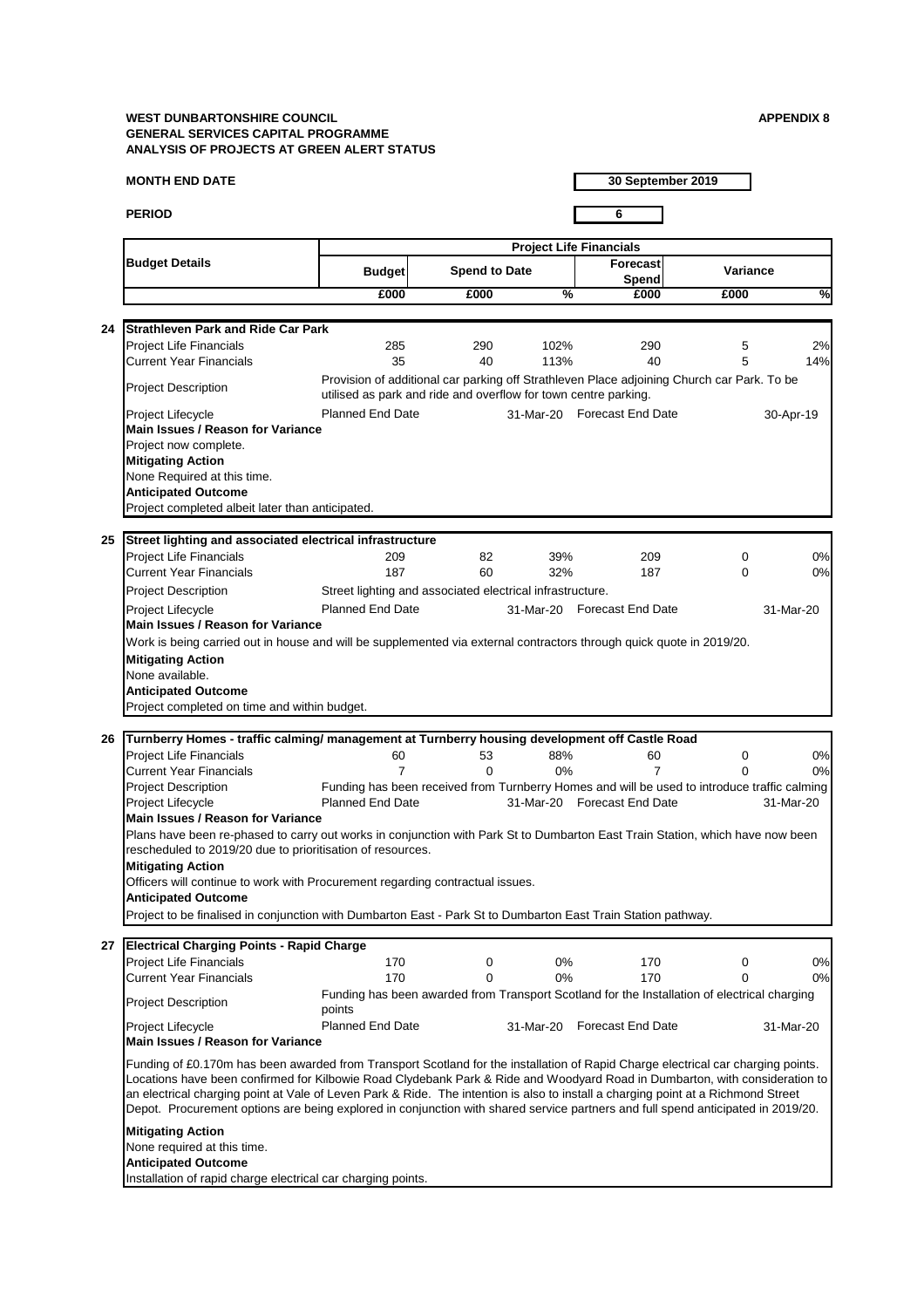## **MONTH END DATE**

**PERIOD 6**

**30 September 2019**

|                       | <b>Project Life Financials</b> |                      |   |                          |          |   |
|-----------------------|--------------------------------|----------------------|---|--------------------------|----------|---|
| <b>Budget Details</b> | <b>Budget</b>                  | <b>Spend to Date</b> |   | Forecast<br><b>Spend</b> | Variance |   |
|                       | £000                           | £000                 | % | £000                     | £000     | % |

| 28 | New Play & Recreation at Radnor Park, including MUGA                                                                                                                                                                                                                                                            |                                                               |     |           |                             |             |           |  |  |  |
|----|-----------------------------------------------------------------------------------------------------------------------------------------------------------------------------------------------------------------------------------------------------------------------------------------------------------------|---------------------------------------------------------------|-----|-----------|-----------------------------|-------------|-----------|--|--|--|
|    | <b>Project Life Financials</b>                                                                                                                                                                                                                                                                                  | 260                                                           | 188 | 72%       | 260                         | $\mathbf 0$ | 0%        |  |  |  |
|    | <b>Current Year Financials</b>                                                                                                                                                                                                                                                                                  | 162                                                           | 90  | 56%       | 162                         | $\mathbf 0$ | 0%        |  |  |  |
|    | <b>Project Description</b>                                                                                                                                                                                                                                                                                      | New Play & Recreation at Radnor Park, including MUGA.         |     |           |                             |             |           |  |  |  |
|    | <b>Project Lifecycle</b>                                                                                                                                                                                                                                                                                        | <b>Planned End Date</b>                                       |     |           | 31-Mar-20 Forecast End Date |             | 31-Dec-19 |  |  |  |
|    | <b>Main Issues / Reason for Variance</b>                                                                                                                                                                                                                                                                        |                                                               |     |           |                             |             |           |  |  |  |
|    | Phase 1 (play area) of works is now complete. Phase 2 (MUGA) has now commenced and anticipated to complete 31 December<br>2019, with retentions due December 2020.                                                                                                                                              |                                                               |     |           |                             |             |           |  |  |  |
|    | <b>Mitigating Action</b>                                                                                                                                                                                                                                                                                        |                                                               |     |           |                             |             |           |  |  |  |
|    | None required at this time.                                                                                                                                                                                                                                                                                     |                                                               |     |           |                             |             |           |  |  |  |
|    | <b>Anticipated Outcome</b>                                                                                                                                                                                                                                                                                      |                                                               |     |           |                             |             |           |  |  |  |
|    | Provision of new Play & Recreation at Radnor Park, including MUGA delivered within budget.                                                                                                                                                                                                                      |                                                               |     |           |                             |             |           |  |  |  |
|    |                                                                                                                                                                                                                                                                                                                 |                                                               |     |           |                             |             |           |  |  |  |
| 29 | New Sports Changing Facility at Lusset Glen in Old Kilpatrick                                                                                                                                                                                                                                                   |                                                               |     |           |                             |             |           |  |  |  |
|    | <b>Project Life Financials</b>                                                                                                                                                                                                                                                                                  | 150                                                           | 0   | $0\%$     | 150                         | $\mathbf 0$ | 0%        |  |  |  |
|    | <b>Current Year Financials</b>                                                                                                                                                                                                                                                                                  | 150                                                           | 0   | $0\%$     | 143                         | (8)         | $-5%$     |  |  |  |
|    | <b>Project Description</b>                                                                                                                                                                                                                                                                                      | New Sports Changing Facility at Lusset Glen in Old Kilpatrick |     |           |                             |             |           |  |  |  |
|    | <b>Project Lifecycle</b>                                                                                                                                                                                                                                                                                        | <b>Planned End Date</b>                                       |     |           | 31-Mar-20 Forecast End Date |             | 31-Mar-20 |  |  |  |
|    | <b>Main Issues / Reason for Variance</b>                                                                                                                                                                                                                                                                        |                                                               |     |           |                             |             |           |  |  |  |
|    | Project was delayed due to works being carried out at the site by Scottish Gas Networks. Planning permission has been submitted<br>and start date of construction works to be confirmed. Works are however anticipated to complete in 2019/20 with retentions of<br>£0.008m required to be rephased to 2020/21. |                                                               |     |           |                             |             |           |  |  |  |
|    | <b>Mitigating Action</b>                                                                                                                                                                                                                                                                                        |                                                               |     |           |                             |             |           |  |  |  |
|    | Continue to liaise with consultancy services to take the project forward and prevent further delay.                                                                                                                                                                                                             |                                                               |     |           |                             |             |           |  |  |  |
|    | <b>Anticipated Outcome</b>                                                                                                                                                                                                                                                                                      |                                                               |     |           |                             |             |           |  |  |  |
|    | Works to be carried out as planned.                                                                                                                                                                                                                                                                             |                                                               |     |           |                             |             |           |  |  |  |
|    | 30   Mandatory 20mph Residential communities                                                                                                                                                                                                                                                                    |                                                               |     |           |                             |             |           |  |  |  |
|    | <b>Project Life Financials</b>                                                                                                                                                                                                                                                                                  | 500                                                           | 11  | 2%        | 500                         | 0           | 0%        |  |  |  |
|    | <b>Current Year Financials</b>                                                                                                                                                                                                                                                                                  | 230                                                           | 6   | 3%        | 230                         | 0           | 0%        |  |  |  |
|    | <b>Project Description</b>                                                                                                                                                                                                                                                                                      | Mandatory 20mph Residential communities.                      |     |           |                             |             |           |  |  |  |
|    | <b>Project Lifecycle</b>                                                                                                                                                                                                                                                                                        | <b>Planned End Date</b>                                       |     | 31-Mar-21 | <b>Forecast End Date</b>    |             | 31-Mar-21 |  |  |  |
|    | <b>Main Issues / Reason for Variance</b>                                                                                                                                                                                                                                                                        |                                                               |     |           |                             |             |           |  |  |  |
|    | The Scottish Government are currently reviewing 20mph legislation and officers are currently awaiting clarity from them before<br>works can resume. This review is taking longer than anticipated, with still no formal outcome from Scottish Government on how to                                              |                                                               |     |           |                             |             |           |  |  |  |

proceed.

# **Mitigating Action**

None available at this time as timing of review is out with Council control.

# **Anticipated Outcome**

Project to be delivered within budget albeit later than first anticipated.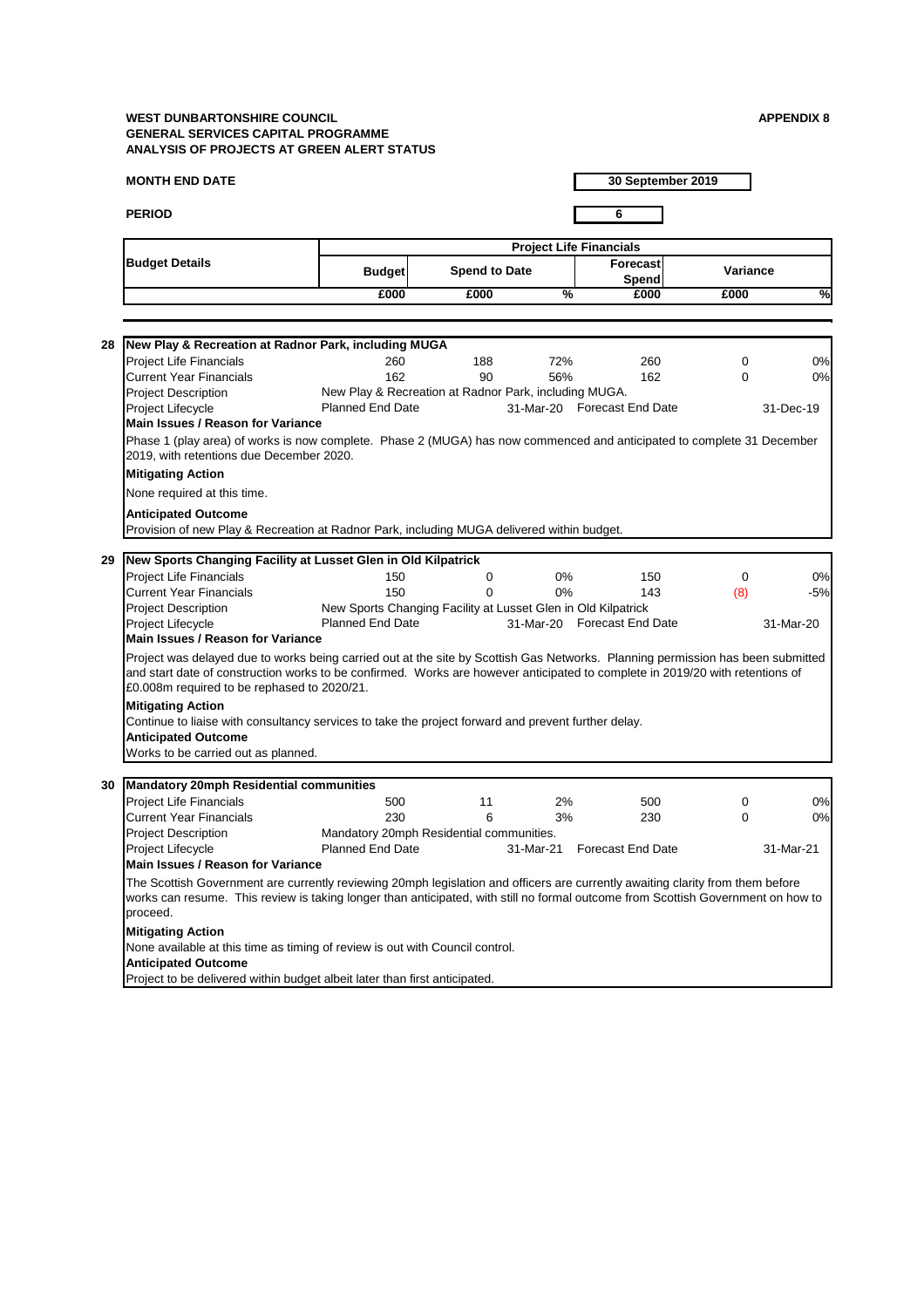## **MONTH END DATE**

**PERIOD 6**

**30 September 2019**

| <b>Project Life Financials</b> |                                                                                                                                                                                                                                                                                                                                                                                            |                                                                      |                      |               |                             |                 |               |
|--------------------------------|--------------------------------------------------------------------------------------------------------------------------------------------------------------------------------------------------------------------------------------------------------------------------------------------------------------------------------------------------------------------------------------------|----------------------------------------------------------------------|----------------------|---------------|-----------------------------|-----------------|---------------|
|                                | <b>Budget Details</b>                                                                                                                                                                                                                                                                                                                                                                      | <b>Budget</b>                                                        | <b>Spend to Date</b> |               | <b>Forecast</b><br>Spend    | <b>Variance</b> |               |
|                                |                                                                                                                                                                                                                                                                                                                                                                                            | £000                                                                 | £000                 | $\frac{0}{6}$ | £000                        | £000            | $\frac{1}{2}$ |
|                                |                                                                                                                                                                                                                                                                                                                                                                                            |                                                                      |                      |               |                             |                 |               |
| 31                             | <b>Pappert Woodland Wind Farm</b>                                                                                                                                                                                                                                                                                                                                                          |                                                                      |                      |               |                             |                 |               |
|                                | <b>Project Life Financials</b>                                                                                                                                                                                                                                                                                                                                                             | 6,900                                                                | 37                   | $1\%$         | 6,900                       | 0               | 0%            |
|                                | <b>Current Year Financials</b>                                                                                                                                                                                                                                                                                                                                                             | 4                                                                    | $\Omega$             | 0%            | 0                           | (4)             | 0%            |
|                                | <b>Project Description</b>                                                                                                                                                                                                                                                                                                                                                                 | Provision of new wind farm.                                          |                      |               |                             |                 |               |
|                                | Project Lifecycle                                                                                                                                                                                                                                                                                                                                                                          | <b>Planned End Date</b>                                              |                      |               | 31-Mar-24 Forecast End Date |                 | 31-Mar-24     |
|                                | <b>Main Issues / Reason for Variance</b>                                                                                                                                                                                                                                                                                                                                                   |                                                                      |                      |               |                             |                 |               |
|                                | Following IRED Committee in August 2019, it was agreed not to pursue a Wind Farm Development on WDC land. WDC is still in<br>negotiations with the potential new development partner, however until this arrangement can be finalised, no spend can progress.<br>It is therefore the intention to remove this project at the next capital refresh until a clear proposal can be developed. |                                                                      |                      |               |                             |                 |               |
|                                | <b>Mitigating Action</b>                                                                                                                                                                                                                                                                                                                                                                   |                                                                      |                      |               |                             |                 |               |
|                                | Project team will continue to consult with Planning and other statutory consultees once revised scheme has been finalised.                                                                                                                                                                                                                                                                 |                                                                      |                      |               |                             |                 |               |
|                                | <b>Anticipated Outcome</b>                                                                                                                                                                                                                                                                                                                                                                 |                                                                      |                      |               |                             |                 |               |
|                                | Project completion generates savings in line with revised financial analysis.                                                                                                                                                                                                                                                                                                              |                                                                      |                      |               |                             |                 |               |
|                                |                                                                                                                                                                                                                                                                                                                                                                                            |                                                                      |                      |               |                             |                 |               |
| 32                             | <b>Depot Urgent Spend</b>                                                                                                                                                                                                                                                                                                                                                                  |                                                                      |                      |               |                             |                 |               |
|                                | <b>Project Life Financials</b>                                                                                                                                                                                                                                                                                                                                                             | 207                                                                  | 206                  | 100%          | 207                         | 0               | 0%            |
|                                | <b>Current Year Financials</b>                                                                                                                                                                                                                                                                                                                                                             |                                                                      | 0                    | 0%            | 0                           | (1)             | $-100%$       |
|                                | <b>Project Description</b>                                                                                                                                                                                                                                                                                                                                                                 | Depot upgrades.                                                      |                      |               |                             |                 |               |
|                                | <b>Project Lifecycle</b>                                                                                                                                                                                                                                                                                                                                                                   | <b>Planned End Date</b>                                              |                      | 31-Mar-20     | <b>Forecast End Date</b>    |                 | 31-Mar-20     |
|                                | <b>Main Issues / Reason for Variance</b>                                                                                                                                                                                                                                                                                                                                                   |                                                                      |                      |               |                             |                 |               |
|                                | Final minor expenditure in 2019/20 to complete project.                                                                                                                                                                                                                                                                                                                                    |                                                                      |                      |               |                             |                 |               |
|                                | <b>Mitigating Action</b>                                                                                                                                                                                                                                                                                                                                                                   |                                                                      |                      |               |                             |                 |               |
|                                | None required at this time.                                                                                                                                                                                                                                                                                                                                                                |                                                                      |                      |               |                             |                 |               |
|                                | <b>Anticipated Outcome</b>                                                                                                                                                                                                                                                                                                                                                                 |                                                                      |                      |               |                             |                 |               |
|                                | To achieve condition B from condition C.                                                                                                                                                                                                                                                                                                                                                   |                                                                      |                      |               |                             |                 |               |
|                                |                                                                                                                                                                                                                                                                                                                                                                                            |                                                                      |                      |               |                             |                 |               |
| 33                             | Building Upgrades and H&S - lifecycle & reactive building upgrades                                                                                                                                                                                                                                                                                                                         |                                                                      |                      |               |                             |                 |               |
|                                | <b>Project Life Financials</b>                                                                                                                                                                                                                                                                                                                                                             | 4,078                                                                | 1,784                | 44%           | 4,078                       | 0               | 0%            |
|                                | <b>Current Year Financials</b>                                                                                                                                                                                                                                                                                                                                                             | 4,078                                                                | 1,784                | 44%           | 4,078                       | $\mathbf 0$     | 0%            |
|                                | <b>Project Description</b>                                                                                                                                                                                                                                                                                                                                                                 | Lifecycle and reactive building upgrades.<br><b>Planned End Date</b> |                      |               | 31-Mar-20 Forecast End Date |                 |               |
|                                | <b>Project Lifecycle</b><br><b>Main Issues / Reason for Variance</b>                                                                                                                                                                                                                                                                                                                       |                                                                      |                      |               |                             |                 | 31-Mar-20     |
|                                |                                                                                                                                                                                                                                                                                                                                                                                            |                                                                      |                      |               |                             |                 |               |
|                                | Budget expected to be fully allocated with Officers having identified a number of projects which they anticipate will be complete by<br>end March 2020.                                                                                                                                                                                                                                    |                                                                      |                      |               |                             |                 |               |
|                                | <b>Mitigating Action</b>                                                                                                                                                                                                                                                                                                                                                                   |                                                                      |                      |               |                             |                 |               |
|                                |                                                                                                                                                                                                                                                                                                                                                                                            | propertional cooling to mitigate only possible delays to projecte    |                      |               |                             |                 |               |

| 34 Upgrade Lighting               |                         |           |                          |      |           |
|-----------------------------------|-------------------------|-----------|--------------------------|------|-----------|
| <b>Project Life Financials</b>    | 95                      | 0%        | 95                       |      | 0%        |
| <b>Current Year Financials</b>    | 95                      | 0%        | 68                       | (27) | -28%      |
| <b>Project Description</b>        | Upgrade Lighting        |           |                          |      |           |
| <b>Project Lifecycle</b>          | <b>Planned End Date</b> | 31-Mar-20 | <b>Forecast End Date</b> |      | 31-Mar-20 |
| Main Iccuse / Descan for Variance |                         |           |                          |      |           |

## Ongoing regular meetings seeking to mitigate any possible delays to projects. **Anticipated Outcome**

Project delivered within budget and amended timescales.

## **Main Issues / Reason for Variance**

Work has commenced at Carleith Primary and Whitecrook Primary and will be complete by end of October 2019. Awaiting confirmation of installation costs for Dumbarton Library which is estimated circa. £0.015m. The remaining budget of £0.027m is being considered for works to Dumbarton Academy, Our Lady of Lorretto and other council buildings as required.

## **Mitigating Action**

None available at this time due to scoping requirements.

## **Anticipated Outcome**

Delivery of project on time and on budget.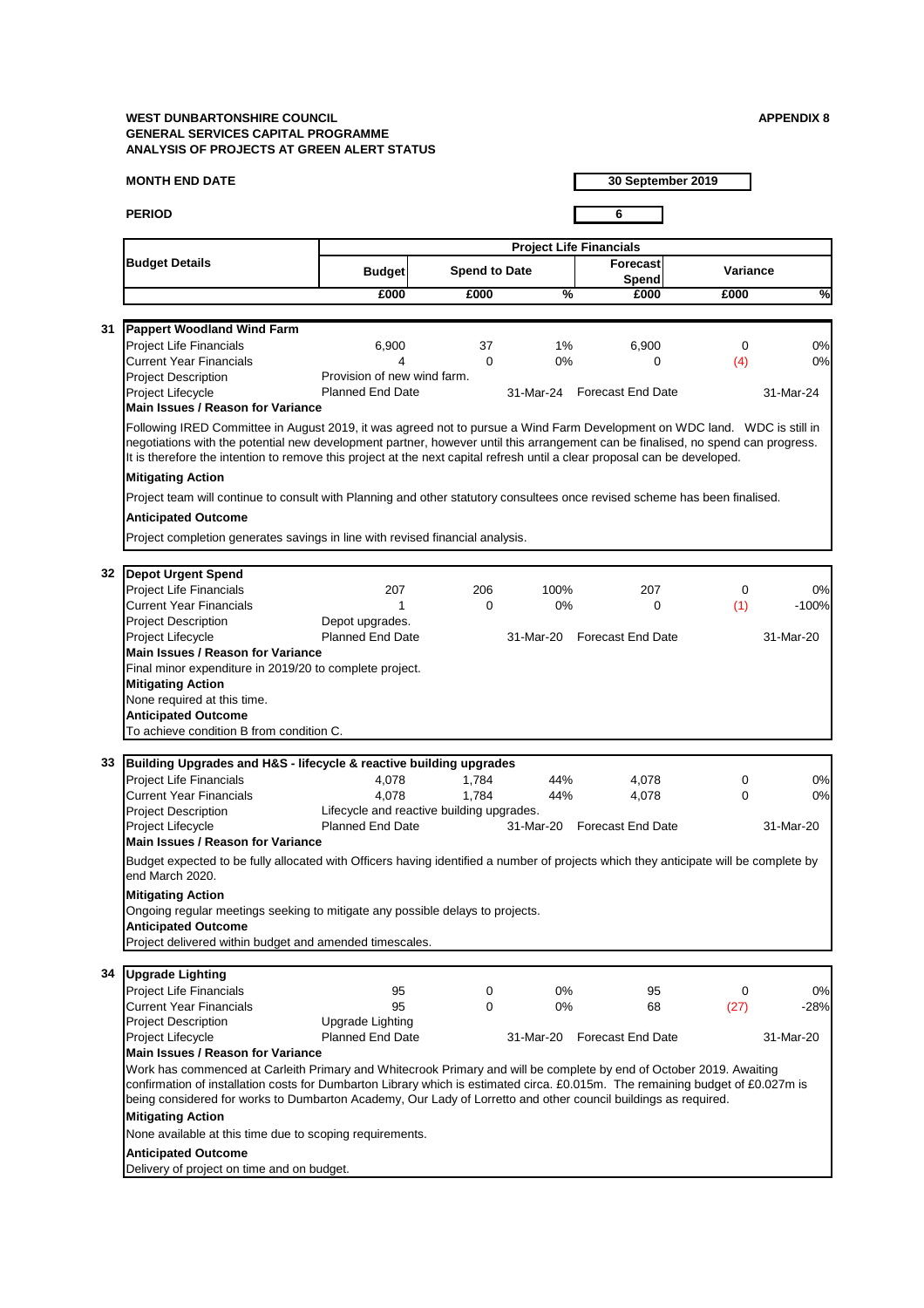## **MONTH END DATE**

**PERIOD 6**

**30 September 2019**

|    |                                                                                                                                                        |                                     | <b>Project Life Financials</b> |               |                             |                 |           |  |
|----|--------------------------------------------------------------------------------------------------------------------------------------------------------|-------------------------------------|--------------------------------|---------------|-----------------------------|-----------------|-----------|--|
|    | <b>Budget Details</b>                                                                                                                                  | <b>Budget</b>                       | <b>Spend to Date</b>           |               | Forecast<br><b>Spend</b>    | <b>Variance</b> |           |  |
|    |                                                                                                                                                        | £000                                | £000                           | $\frac{9}{6}$ | £000                        | £000            | %         |  |
| 35 |                                                                                                                                                        |                                     |                                |               |                             |                 |           |  |
|    | <b>Water Meter Downsize</b>                                                                                                                            |                                     |                                |               |                             |                 |           |  |
|    | <b>Project Life Financials</b>                                                                                                                         | 16                                  | $\overline{2}$                 | 11%           | 16                          | $\mathbf 0$     | 0%        |  |
|    | <b>Current Year Financials</b>                                                                                                                         | 16                                  | $\overline{2}$                 | 11%           | 16                          | $\mathbf 0$     | 0%        |  |
|    | <b>Project Description</b>                                                                                                                             | <b>Water Meter Downsize</b>         |                                |               |                             |                 |           |  |
|    | Project Lifecycle                                                                                                                                      | <b>Planned End Date</b>             |                                | 31-Mar-20     | <b>Forecast End Date</b>    |                 | 31-Mar-20 |  |
|    | <b>Main Issues / Reason for Variance</b>                                                                                                               |                                     |                                |               |                             |                 |           |  |
|    | Dumbarton Academy, Bonhill Primary, Goldenhill Primary and Clydebank High school are all complete. Budget expected to be fully<br>utilised in 2019/20. |                                     |                                |               |                             |                 |           |  |
|    |                                                                                                                                                        |                                     |                                |               |                             |                 |           |  |
|    | <b>Mitigating Action</b>                                                                                                                               |                                     |                                |               |                             |                 |           |  |
|    | None required at this time.                                                                                                                            |                                     |                                |               |                             |                 |           |  |
|    | <b>Anticipated Outcome</b>                                                                                                                             |                                     |                                |               |                             |                 |           |  |
|    | Delivery of project on time and on budget.                                                                                                             |                                     |                                |               |                             |                 |           |  |
| 36 | <b>Urinal Controls</b>                                                                                                                                 |                                     |                                |               |                             |                 |           |  |
|    |                                                                                                                                                        |                                     |                                |               |                             |                 |           |  |
|    | <b>Project Life Financials</b>                                                                                                                         | 45                                  | $\mathbf 0$                    | 0%            | 45                          | $\mathbf 0$     | 0%        |  |
|    | <b>Current Year Financials</b>                                                                                                                         | 45                                  | $\Omega$                       | $0\%$         | 45                          | $\mathbf 0$     | 0%        |  |
|    | <b>Project Description</b>                                                                                                                             | <b>Urinal Controls</b>              |                                |               |                             |                 |           |  |
|    | Project Lifecycle                                                                                                                                      | <b>Planned End Date</b>             |                                |               | 31-Mar-20 Forecast End Date |                 | 31-Mar-20 |  |
|    | <b>Main Issues / Reason for Variance</b>                                                                                                               |                                     |                                |               |                             |                 |           |  |
|    | Project progressing with controls being fitted in various Council properties. Budget will be fully utilised in 2019/20.                                |                                     |                                |               |                             |                 |           |  |
|    | <b>Mitigating Action</b>                                                                                                                               |                                     |                                |               |                             |                 |           |  |
|    | None required at this time.                                                                                                                            |                                     |                                |               |                             |                 |           |  |
|    | <b>Anticipated Outcome</b>                                                                                                                             |                                     |                                |               |                             |                 |           |  |
|    | Delivery of project on time and on budget.                                                                                                             |                                     |                                |               |                             |                 |           |  |
|    |                                                                                                                                                        |                                     |                                |               |                             |                 |           |  |
| 37 | <b>Electricity Automatic meters</b>                                                                                                                    |                                     |                                |               |                             |                 |           |  |
|    | <b>Project Life Financials</b>                                                                                                                         | 28                                  | $\mathbf 0$                    | $0\%$         | 28                          | 0               | 0%        |  |
|    | <b>Current Year Financials</b>                                                                                                                         | 28                                  | 0                              | 0%            | 28                          | 0               | 0%        |  |
|    | <b>Project Description</b>                                                                                                                             | <b>Electricity Automatic meters</b> |                                |               |                             |                 |           |  |
|    | Project Lifecycle                                                                                                                                      | <b>Planned End Date</b>             |                                | 31-Mar-20     | <b>Forecast End Date</b>    |                 | 31-Mar-20 |  |
|    | <b>Main Issues / Reason for Variance</b>                                                                                                               |                                     |                                |               |                             |                 |           |  |
|    | No issues to report. Budget will be fully utilised in 2019/20.                                                                                         |                                     |                                |               |                             |                 |           |  |
|    | <b>Mitigating Action</b>                                                                                                                               |                                     |                                |               |                             |                 |           |  |
|    | None required at this time.                                                                                                                            |                                     |                                |               |                             |                 |           |  |
|    | <b>Anticipated Outcome</b>                                                                                                                             |                                     |                                |               |                             |                 |           |  |
|    | Delivery of project on time and on budget.                                                                                                             |                                     |                                |               |                             |                 |           |  |

## **38 Energy Projects quick wins**

| <b>Project Life Financials</b> | 60                         | $1\%$ | 60        |                          | 0%        |
|--------------------------------|----------------------------|-------|-----------|--------------------------|-----------|
| <b>Current Year Financials</b> |                            | 9%    | 10        |                          | 0%        |
| <b>Project Description</b>     | Energy Projects quick wins |       |           |                          |           |
| <b>Project Lifecycle</b>       | <b>Planned End Date</b>    |       |           |                          | 31-Mar-22 |
|                                |                            |       | 31-Mar-22 | <b>Forecast End Date</b> |           |

# **Mitigating Action**

None required at this time.

# **Anticipated Outcome**

Delivery of project on time and on budget.

# **Main Issues / Reason for Variance**

Work to upgrade heating controls in Lennox Primary is complete. Dumbarton Academy is partially complete and will be complete end October 2019, Whitecrook is now complete. It is anticipated that other proposals under consideration will fully utilise this budget in 2019/20.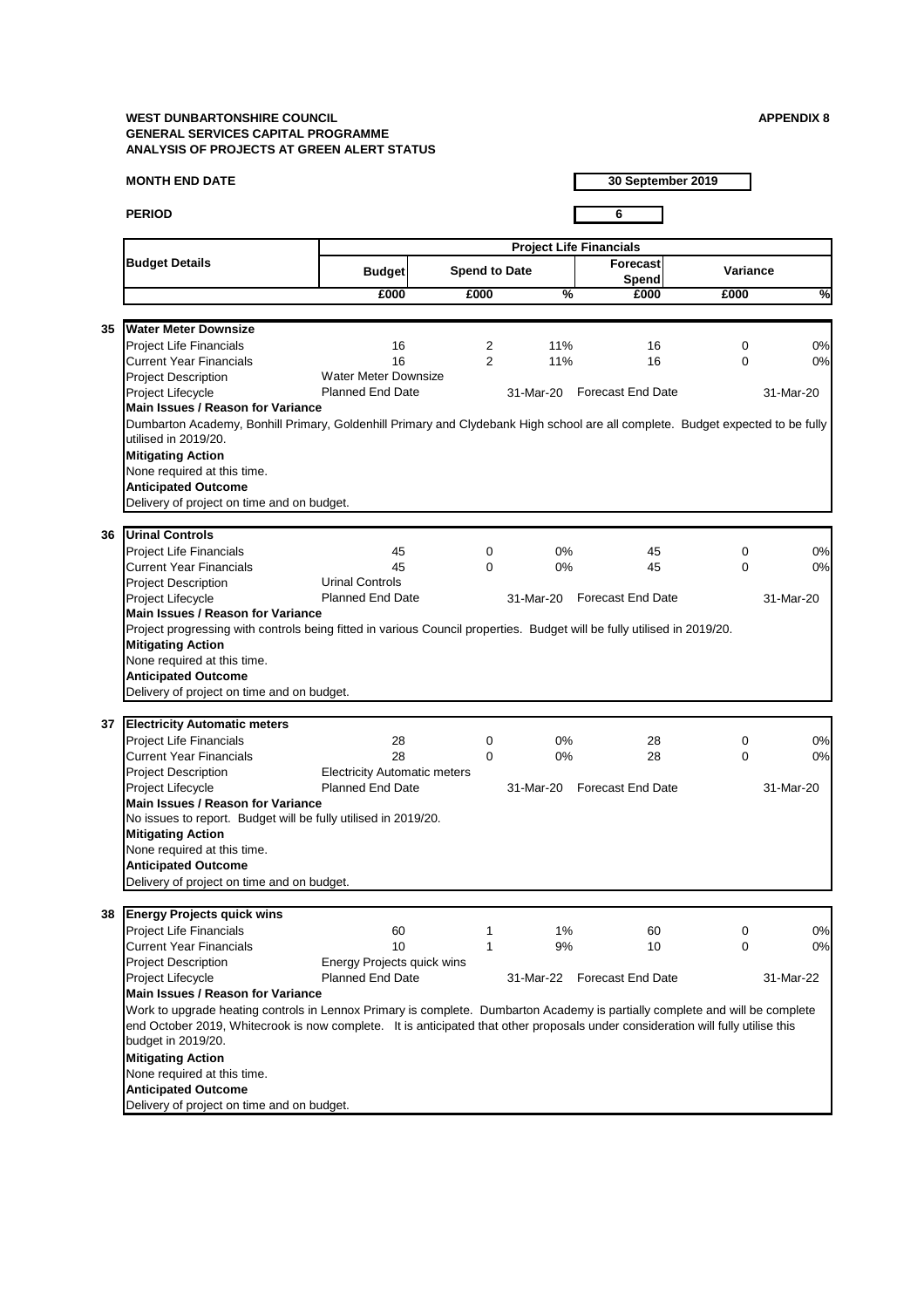## **MONTH END DATE**

**PERIOD 6**

**30 September 2019**

### **41 Queens Quay - Regeneration**

| <b>Project Life Financials</b> | 15,620                    | 13,332 | 85%       | 15,620                   | 0%        |
|--------------------------------|---------------------------|--------|-----------|--------------------------|-----------|
| <b>Current Year Financials</b> | 4,279                     | .991   | 47%       | 4.279                    | 0%        |
| <b>Project Description</b>     | Queens Quay regeneration. |        |           |                          |           |
| <b>Project Lifecycle</b><br>.  | <b>Planned End Date</b>   |        | 31-Mar-20 | <b>Forecast End Date</b> | 30-Nov-19 |

## **Main Issues / Reason for Variance**

|    |                                                                                                                                                                                                                                                                                                                                                                                                                                                                                                                                                                                                                                                                                                                                                                                                                                                                                                                                   |                               |                      |               | <b>Project Life Financials</b>  |                                                                                                                                                                                              |               |
|----|-----------------------------------------------------------------------------------------------------------------------------------------------------------------------------------------------------------------------------------------------------------------------------------------------------------------------------------------------------------------------------------------------------------------------------------------------------------------------------------------------------------------------------------------------------------------------------------------------------------------------------------------------------------------------------------------------------------------------------------------------------------------------------------------------------------------------------------------------------------------------------------------------------------------------------------|-------------------------------|----------------------|---------------|---------------------------------|----------------------------------------------------------------------------------------------------------------------------------------------------------------------------------------------|---------------|
|    | <b>Budget Details</b>                                                                                                                                                                                                                                                                                                                                                                                                                                                                                                                                                                                                                                                                                                                                                                                                                                                                                                             | <b>Budget</b>                 | <b>Spend to Date</b> |               | <b>Forecast</b><br><b>Spend</b> | <b>Variance</b>                                                                                                                                                                              |               |
|    |                                                                                                                                                                                                                                                                                                                                                                                                                                                                                                                                                                                                                                                                                                                                                                                                                                                                                                                                   | £000                          | £000                 | $\frac{0}{6}$ | £000                            | £000                                                                                                                                                                                         | $\frac{1}{2}$ |
|    |                                                                                                                                                                                                                                                                                                                                                                                                                                                                                                                                                                                                                                                                                                                                                                                                                                                                                                                                   |                               |                      |               |                                 |                                                                                                                                                                                              |               |
| 39 | <b>Automatic Meter Readers</b><br><b>Project Life Financials</b>                                                                                                                                                                                                                                                                                                                                                                                                                                                                                                                                                                                                                                                                                                                                                                                                                                                                  | 48                            | 15                   | 32%           | 48                              | $\overline{0}$                                                                                                                                                                               | 0%            |
|    | <b>Current Year Financials</b>                                                                                                                                                                                                                                                                                                                                                                                                                                                                                                                                                                                                                                                                                                                                                                                                                                                                                                    | 48                            | 15                   | 32%           | 48                              | $\mathbf 0$                                                                                                                                                                                  | 0%            |
|    | <b>Project Description</b>                                                                                                                                                                                                                                                                                                                                                                                                                                                                                                                                                                                                                                                                                                                                                                                                                                                                                                        | Automatic Meter Readers.      |                      |               |                                 |                                                                                                                                                                                              |               |
|    | Project Lifecycle                                                                                                                                                                                                                                                                                                                                                                                                                                                                                                                                                                                                                                                                                                                                                                                                                                                                                                                 | <b>Planned End Date</b>       |                      | 31-Mar-20     | <b>Forecast End Date</b>        | 31-Mar-20                                                                                                                                                                                    |               |
|    | <b>Main Issues / Reason for Variance</b>                                                                                                                                                                                                                                                                                                                                                                                                                                                                                                                                                                                                                                                                                                                                                                                                                                                                                          |                               |                      |               |                                 |                                                                                                                                                                                              |               |
|    | New Electricity Meter fitting has commenced and progressing well and is 50% complete. It is expected budget will be fully spent in<br>2019/20.                                                                                                                                                                                                                                                                                                                                                                                                                                                                                                                                                                                                                                                                                                                                                                                    |                               |                      |               |                                 |                                                                                                                                                                                              |               |
|    | <b>Mitigating Action</b><br>None required at this time.                                                                                                                                                                                                                                                                                                                                                                                                                                                                                                                                                                                                                                                                                                                                                                                                                                                                           |                               |                      |               |                                 |                                                                                                                                                                                              |               |
|    | <b>Anticipated Outcome</b>                                                                                                                                                                                                                                                                                                                                                                                                                                                                                                                                                                                                                                                                                                                                                                                                                                                                                                        |                               |                      |               |                                 |                                                                                                                                                                                              |               |
|    | Delivery of project on time and on budget.                                                                                                                                                                                                                                                                                                                                                                                                                                                                                                                                                                                                                                                                                                                                                                                                                                                                                        |                               |                      |               |                                 |                                                                                                                                                                                              |               |
| 40 | <b>Regeneration/Local Economic Development</b>                                                                                                                                                                                                                                                                                                                                                                                                                                                                                                                                                                                                                                                                                                                                                                                                                                                                                    |                               |                      |               |                                 |                                                                                                                                                                                              |               |
|    | <b>Project Life Financials</b>                                                                                                                                                                                                                                                                                                                                                                                                                                                                                                                                                                                                                                                                                                                                                                                                                                                                                                    | 2,642                         | 227                  | 9%            | 2,642                           | $\mathbf{0}$                                                                                                                                                                                 | 0%            |
|    | <b>Current Year Financials</b>                                                                                                                                                                                                                                                                                                                                                                                                                                                                                                                                                                                                                                                                                                                                                                                                                                                                                                    | 2,642                         | 227                  | 9%            | 2,642                           | 0                                                                                                                                                                                            | 0%            |
|    | <b>Project Description</b>                                                                                                                                                                                                                                                                                                                                                                                                                                                                                                                                                                                                                                                                                                                                                                                                                                                                                                        | redevelopment of these sites. |                      |               |                                 | Budget to facilitate the delivery of Regeneration throughout West Dunbartonshire, aligned to<br>the Economic Strategy 2015-20. External funding will be sought to maximise opportunities for |               |
|    | Project Lifecycle                                                                                                                                                                                                                                                                                                                                                                                                                                                                                                                                                                                                                                                                                                                                                                                                                                                                                                                 | <b>Planned End Date</b>       |                      |               | 31-Mar-20 Forecast End Date     | 31-Mar-20                                                                                                                                                                                    |               |
|    | <b>Main Issues / Reason for Variance</b>                                                                                                                                                                                                                                                                                                                                                                                                                                                                                                                                                                                                                                                                                                                                                                                                                                                                                          |                               |                      |               |                                 |                                                                                                                                                                                              |               |
|    | With previously slipped projects such as St Eunan's and the relocation of the gas pipe at Mitchell Way starting this financial year, in<br>July and October (dependent on a potential delay with the developer) respectively, it is anticipated that this budget will be spent this<br>financial year, however there are delays with the developer-led Mitchell Way development which may affect spend on the site. The<br>LED budget will be used to meet any additional costs of Town Centre Fund projects that were approved by IRED in August 2019.<br>This includes design fees. Regarding other LED spend, following the consent of Dumbarton Football Club, the contract to deal with<br>invasive species on their site is underway. In Bowling, Officers are working with Scottish Canals and other partners to masterplan<br>sites from Scotts Yard to Bowling Harbour. At this time full spend is forecast for 2019/20. |                               |                      |               |                                 |                                                                                                                                                                                              |               |
|    | <b>Mitigating Action</b><br>Opportunities to further mitigate the slippage at St Eunan's is limited due to the timing of main works.<br><b>Anticipated Outcome</b><br>Significant progress with transformational projects including Dumbarton Waterfront, strategic disposal sites, Alexandria town centre                                                                                                                                                                                                                                                                                                                                                                                                                                                                                                                                                                                                                        |                               |                      |               |                                 |                                                                                                                                                                                              |               |
|    | and further progress with implementing Charrette Action Plans.                                                                                                                                                                                                                                                                                                                                                                                                                                                                                                                                                                                                                                                                                                                                                                                                                                                                    |                               |                      |               |                                 |                                                                                                                                                                                              |               |
|    |                                                                                                                                                                                                                                                                                                                                                                                                                                                                                                                                                                                                                                                                                                                                                                                                                                                                                                                                   |                               |                      |               |                                 |                                                                                                                                                                                              |               |

This project has experienced delays compared to the original timetable in order to coordinate and deliver the benefits of New Clydebank Health Centre, Care Home, and District Heating, resulting in forecast end date being extended to November 2019. However the spend related to these works is now well underway. There is a potential that costs currently associated with the District Heating project may be apportioned to the infrastucture project, however this is uncertain at this time and will be closely monitored.

## **Mitigating Action**

A number of mitigating actions are being monitored through the risk register by the Management Group. Fortnightly meetings with the development partner take place to progress the project and make every attempt to reduce delays and slippage. **Anticipated Outcome**

Regeneration of Clydebank Waterfront in line with budget, but delayed to co-ordinate with District Heating project.